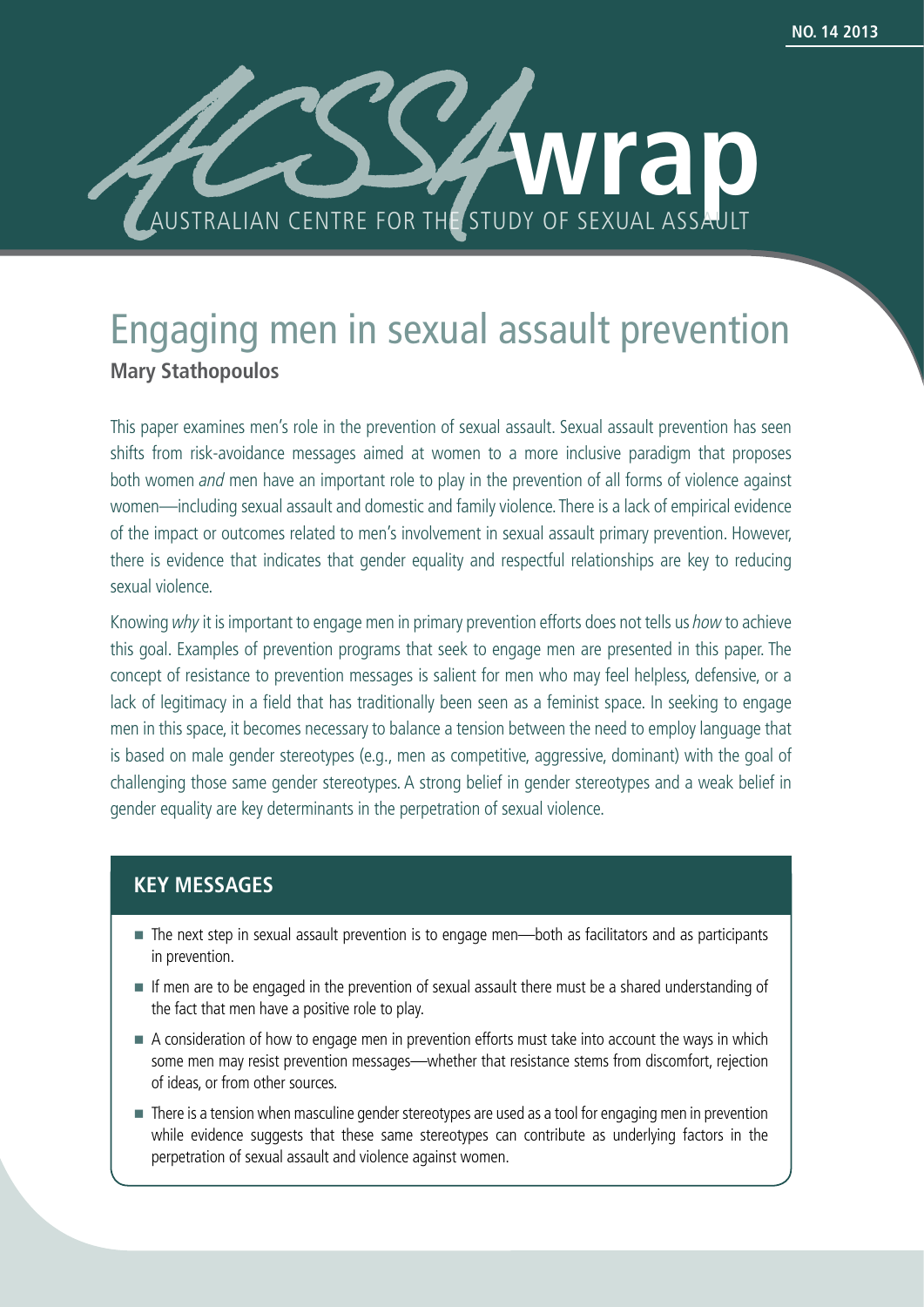

### **Australian Government**

## **Australian Institute of Family Studies**

Australian Centre for the Study of Sexual Assault

The Australian Centre for the Study of Sexual Assault aims to improve access to current information on sexual assault in order to assist policy makers and others interested in this area to develop evidence-based strategies to prevent, respond to, and ultimately reduce the incidence of sexual assault.

The Australian Centre for the Study of Sexual Assault is funded by the Australian Government Department of Social Services through the Women's Safety Agenda. The Centre is hosted by the Australian Institute of Family Studies.

### **Contents**

| Introduction                                     |    |
|--------------------------------------------------|----|
| What is men's role in sexual assault prevention? | 6  |
| What is meant by engagement?                     | q  |
| Challenges in engaging men                       | 13 |
| Implications for practice-overcoming resistance  | 16 |
| Conclusion                                       | 18 |
| References                                       | 18 |

#### **Authors**

Mary Stathopoulos is a Senior Research Officer with the Australian Centre for the Study of Sexual Assault at the Australian Institute of Family Studies.

#### **Acknowledgements**

The author would like to thank Renee Imbesi for generously offering her time, expertise and feedback, and AIFS staff, particularly Antonia Quadara and Daryl Higgins for their guidance and feedback throughout the production of this publication. Thanks also to the five practitioners for their time and thoughtful participation. Their insights are highly informative and a valuable contribution to the growing knowledge base on engaging men in prevention efforts.

© Commonwealth of Australia 2013

 $\left($ ce) BY

With the exception of AIFS branding, the Commonwealth Coat of Arms, content provided by third parties, and any material protected by a trademark, all textual material presented in this publication is provided under a Creative Commons Attribution 3.0 Australia licence (CC BY 3.0) <creativecommons.org/licenses/by/3.0/au>. You may copy, distribute and build upon this work for commercial and non-commercial purposes; however, you must attribute the Commonwealth of Australia as the copyright holder of the work. Content that is copyrighted by a third party is subject to the licensing arrangements of the original owner.

The Australian Institute of Family Studies is committed to the creation and dissemination of research-based information on family functioning and wellbeing. Views expressed in its publications are those of individual authors and may not reflect those of the Australian Institute of Family Studies or the Australian Government.

ACSSA Manager: Dr Antonia Quadara

Australian Institute of Family Studies Level 20, 485 La Trobe Street, Melbourne VIC 3000 Australia Phone: (03) 9214 7888 Fax: (03) 9214 7839 Internet: www.aifs.gov.au/acssa

**2** | Australian Institute of Family Studies ISSN 1833-1483 ISBN 978-1-922038-37-1

Introduction

Prevention of sexual assault has traditionally been a space occupied by women—both as educators and as the audience for messages on how to keep safe from the threat of sexual violence. More recently, the principles informing prevention of sexual assault have shifted to acknowledge the importance of men as facilitators/educators and as participants in sexual assault prevention programs.<sup>1</sup> This is because the social and economic determinants of (hetero) sexual violence are:

- **gender inequality between men and women;**
- subscription to gender norms and stereotypes;
- hostile attitudes towards women;
- cultures in organisational and peer contexts that are based on masculine norms; and
- social and institutional cultures which accept gender inequality and gender stereotypes as "normal" or "natural", or at least fail to condemn them (VicHealth, 2009).

Rather than the focus being specifically on reducing sexual violence, the focus is on creating gender equality, interrogating gender stereotypes, using information to correct hostile attitudes toward women, and supporting a shift in cultural and institutional attitudes around gender and sexuality (VicHealth, 2007; World Health Organization [WHO], 2010).

These aims are very much a whole-of-society approach and therefore it is logical to encourage and empower men to be part of the sexual assault prevention process. It takes both men and women to achieve gender equality, to foster respectful relationships and to support a safer community. This has led to questions of how best to engage men in the sexual assault prevention space. Several prevention organisations have begun the work of recruiting and engaging men (see Tables 3–5 for more details). This paper presents the shifts in how the prevention of sexual assault has been conceptualised and how this evolution has led to the idea that engaging men in prevention is an important next step in the fight to reduce sexual violence.

In the process of engaging men, it is important to highlight the difference between engaging men as facilitators/educators and as recipients of prevention

<sup>1</sup> This paper is concerned with sexual assault perpetrated by men against women. It is not meant to suggest that men are not victims of female perpetrated sexual assault, nor that sexual assault does not occur in same-sex relationships.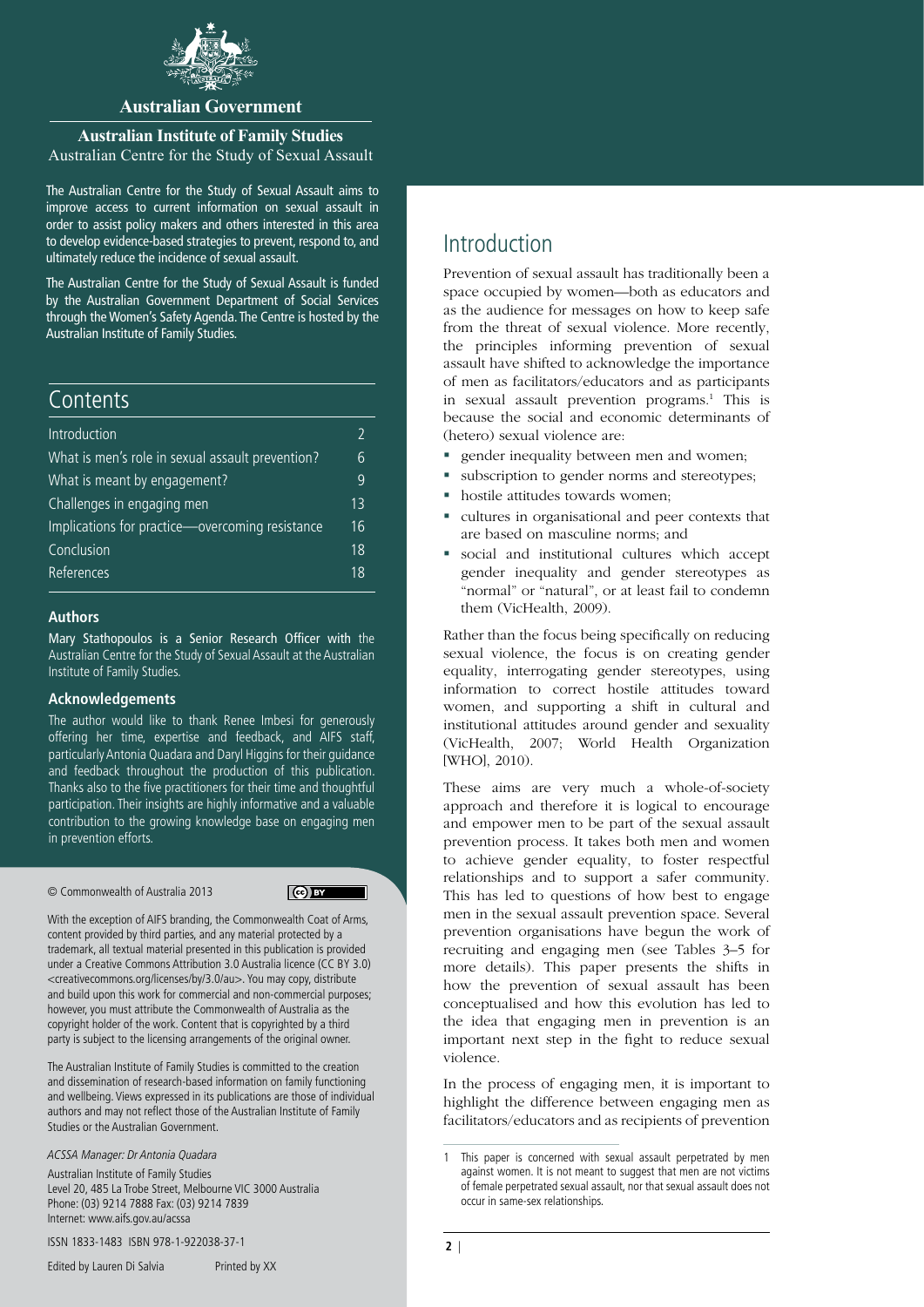messages or participants in prevention programs. The concept of men's resistance to sexual assault prevention messages is an issue for consideration in the prevention field. Messages may come in the form of a newspaper story, billboards, education campaigns on television, or programs for first time parents. Resistance to messages may come from men's discomfort in talking about issues of gender and sex, or they may be an articulation of a rejection of the ideas included in prevention messages—such as the need to break down gender stereotypes and work toward gender equality.

Strategies to overcome resistance by seeking to relate to men in masculine language and via "masculine" interests (e.g., sport) may create contradictory prevention messages. For example, prevention strategies may use stereotypical masculine language or concepts while simultaneously telling men that violence and aggression are not acceptable. This is exemplified by the prevention campaign "My Strength is Not for Hurting" created by the California Coalition Against Sexual Assault (CALCASA, 2005), which uses men's strength both as a gender stereotype and as an expression of anti-violence—it is examined later in this Wrap.

Although there is no clear empirical evidence that engaging men will be of benefit to the field of sexual assault prevention, there are a number of reasons to consider it a good next step. Any direct indications that prevention is working as a strategy may take years to become apparent, and will most likely be evident in sexual assault incidence and prevalence statistics, as well as crime statistics. This Wrap will consider some of the concerns around engaging men, taking for granted that engaging men is a worthwhile strategy in this space. Therefore the issues considered in this paper are about men's engagement, their possible resistance and any correctives to resistance.

This Wrap is aimed at practitioners working in the field; those who facilitate prevention programs, or do community outreach for the purpose of preventing sexual violence against women. The paper will explore all of the issues outlined above in five sections. The first will be a brief history of prevention of sexual assault and how we got here. The second section explores men's role in sexual assault prevention. The third section is a discussion on what is meant by

## Box 1: Consultations with practitioners in sexual assault prevention

ACSSA consulted with five practitioners from four organisations working in both primary and tertiary prevention, or currently implementing prevention policies in their workplace. Their responses to questions about their work are included throughout the paper.

#### Moreland City Council, Victoria

Andrew Day: Director of Social Development for Moreland City Council

Moreland City Council, like many councils in Victoria and around Australia, is committed to supporting women and children in their communities. Moreland City Council have made a commitment to prevent domestic violence in their area by focusing on increasing gender equity through policies such as the fair and equitable access to sporting activities for women and girls. The building of gender equity sits firmly in the primary prevention framework. <www.moreland.vic.gov.au/>

#### No To Violence, Victoria

#### Rodney Vlais: Policy and Practice Coordinator

No To Violence, the Male Family Violence Prevention Association, is the Victorian peak body for men's behaviour change programs, providing training, professional development, resources, standards or practice and sector advocacy. No To Violence also works in the primary prevention arena. They work closely with other family violence agencies and align themselves with women's agencies in the family violence sector. Men's behaviour change programs usually work with men who are using violent and controlling behaviour against women. Clients can be selfreferred or court mandated to participate in the program. <ntv.org.au/>

#### Women's Health Victoria

Petra Begnell: Program and Strategic Development Manager Rose Durey: Policy and Health Promotion Manager

Women's Health Victoria is a not-for-profit organisation focused on improving the lives of Victorian women. Women's Health Victoria run "Take a Stand", which is a workplace primary prevention program that encourages individuals to speak up when they hear or see attitudes or behaviours that support violence against women. <whv.org.au/whatwe-do/take-a-stand-against-domestic-violence>

### YMCA, Victoria

Scott Holmes: Healthy Workplaces Senior Advisor, YMCA

YMCA Victoria has begun a process to introduce prevention training to managers and senior staff in the workplace. YMCA has 150 sites across Victoria and close to 6,000 staff and volunteers. The focus will be on primary prevention through the Preventing Violence Against Women Program, which seeks to build capacity in the organisation and it's employees to prevent gendered violence. <www.victoria.ymca.org.au/>

Note: A range of projects and educators across the country were approached. The above four projects—which coincidentally were all from Victoria—were the ones that responded and were able to speak to us. If you are aware of other prevention programs with men, do please let us know about them.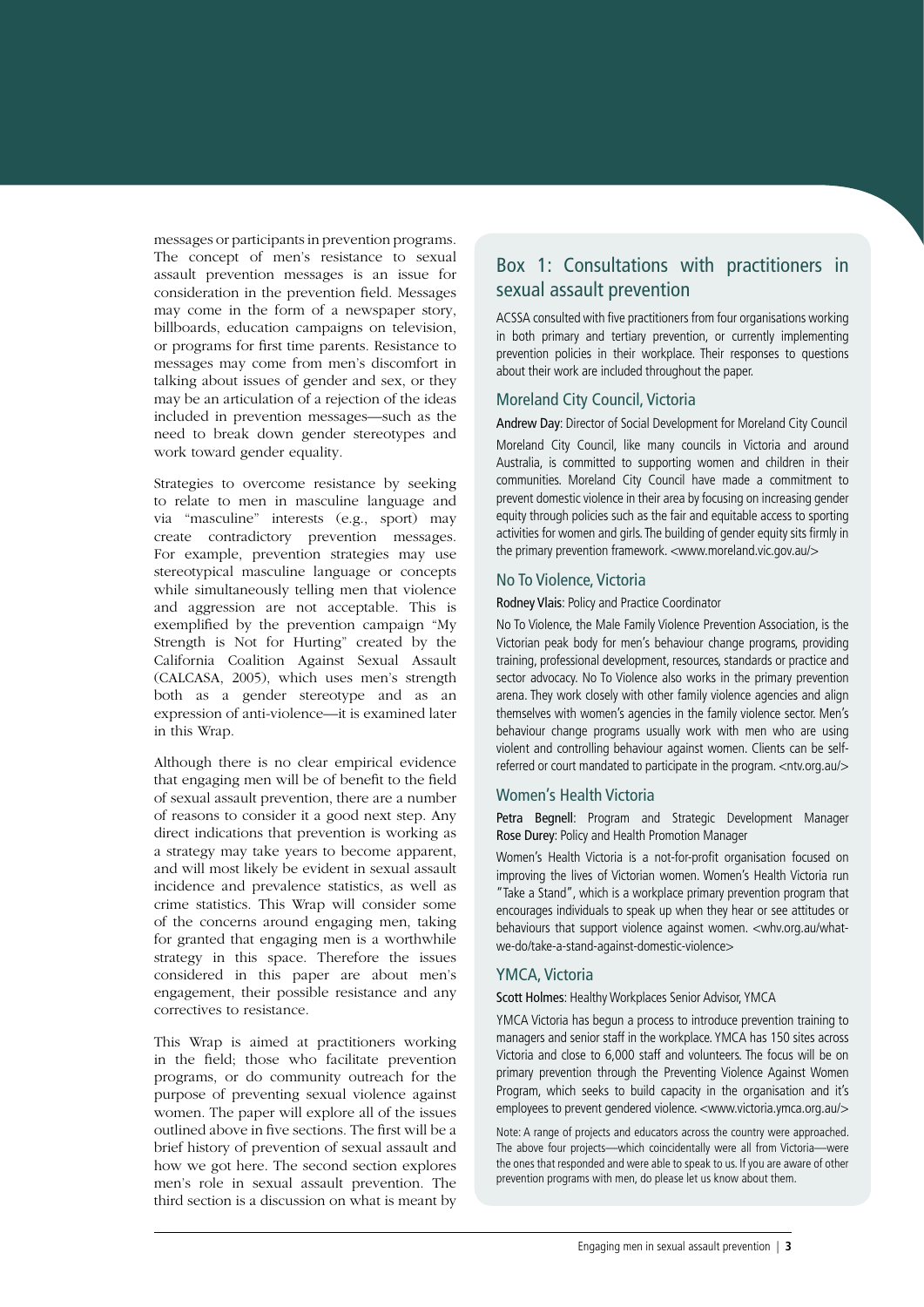engagement. The fourth section examines the challenges in engaging men and includes an exemplar of the tensions in challenging gender stereotypes while using the same stereotypes to draw in a male audience. The final section presents implications for practice.

The paper includes the comments of several practitioners (see Box 1) currently working in the field of primary and tertiary prevention, or those currently implementing prevention policies in their workplace. These stories from the field are an important component of our understanding of how sexual assault and violence prevention actually work on the ground, considering that practice may sometimes outdate theory, particularly for primary prevention where there are more men involved than ever doing prevention work in their day-to-day jobs (R. Imbesi, personal communication, 20 May 2013).

## A brief history of sexual assault prevention strategies

There are three distinct levels of prevention as they relate to sexual assault and violence against women: primary, secondary, and tertiary.

*Primary prevention* of sexual assault and domestic and family violence is concerned with preventing violence before it occurs. "Some primary prevention strategies focus on changing behaviour and/or building the knowledge and skills of individuals" (VicHealth, 2007, p. 9). Primary prevention began as awareness raising, such as an advertising campaign on television<sup>2</sup> and billboards, or information sessions at work organised by human resources departments. However, it now goes beyond that. Primary prevention now aims to change attitudes and behaviours.

Quadara and Wall (2012) elucidated:

Primary prevention is concerned with collective behaviour change rather than only about increasing knowledge or awareness about sexual assault (though it may do this as part of the process). This is an important distinction. The overall goal of primary prevention is to reduce the actual incidence of sexual assault within the population. Working backwards then, it targets the factors that give rise to, or create the conditions for gender-based violence, including sexual assault, and influence behaviour. These conditions include the structural barriers of gender inequality and gender socialisation, and social norms that enable gender-based violence. Essentially, primary prevention must strengthen protective factors and overcome risk factors that facilitate sexual assault. Increasing knowledge or awareness of sexual assault may well be a characteristic of primary prevention but it is not a sufficient outcome.3 (p. 5)

*Secondary prevention* refers to early intervention strategies targeted at groups or individuals who may indicate a risk of perpetration or have perpetrated violence or controlling behaviour (possibly) for the first time. Similarly, secondary prevention may target groups who are identified as at risk of being victimised or of perpetrating violence and/or sexual assault.

*Tertiary prevention* relates to interventions after violence has occurred. This can include legal sanctions for perpetrators and therapeutic interventions for victim/survivors and perpetrators. A tertiary prevention initiative explored in this paper is men's behaviour change programs. Men's behaviour change programs seek to educate men on the inappropriateness of sexual and physical violence and to help them change their thinking and behaviour toward more equitable and respectful relationships with women. Men can volunteer for behaviour change programs or may be required to attend due to court order.

<sup>2</sup> For example, the television awareness raising campaign ["Violence against Women. Australia says No"](http://www.youtube.com/watch?v=iCCt-Bo07oc) <www.youtube.com/watch?v=iCCt-Bo07oc>

<sup>3</sup> For a more comprehensive account of sexual assault primary prevention, please see: What is effective primary prevention in sexual assault: Translating the evidence for action (Quadara & Wall, 2012).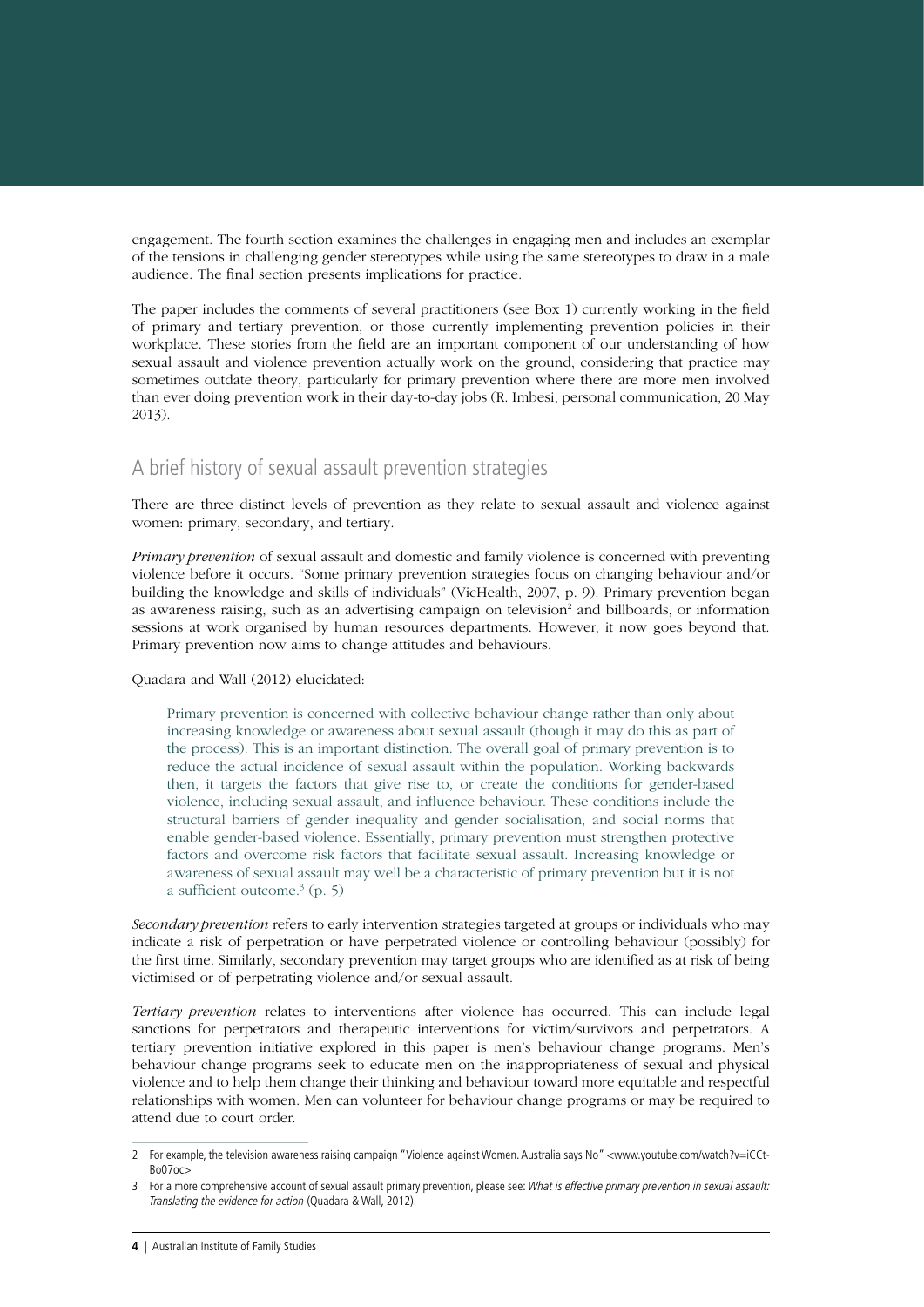The history of sexual assault prevention conceptual frameworks has been clearly outlined by Moira Carmody (2009). Carmody indicated the following evolution in the thinking related to sexual violence against women.

| Table 1: A brief history of theoretical approaches to sexual assault prevention |                                                                                                                                                                                                                                                                 |  |
|---------------------------------------------------------------------------------|-----------------------------------------------------------------------------------------------------------------------------------------------------------------------------------------------------------------------------------------------------------------|--|
| <b>Decade</b>                                                                   | Feminist and theoretical approaches to sexual assault prevention-shifts over time                                                                                                                                                                               |  |
| 1970s                                                                           | ■ Feminism discussed sexual violence as a matter of public, rather than private concern.                                                                                                                                                                        |  |
|                                                                                 | Services and policies were being funded and established to deal with the issues of sexual violence against<br>women. Funding directed toward specialist responses, ranging from sexual assault counselling, to police<br>and health services.                   |  |
|                                                                                 | The language of gender tended to deny the diversity amongst women and men and positioned women as<br>victims and men as perpetrators.                                                                                                                           |  |
|                                                                                 | A growing understanding that many women were sexually assaulted by men they know.                                                                                                                                                                               |  |
| 1980s                                                                           | Sexual violence was considered a highly gendered crime. Lack of understanding that masculinity was also<br>a gender and that men could be sexually victimised.                                                                                                  |  |
|                                                                                 | Eventually diversity amongst women was recognised. This means an acknowledgement that different<br>women experienced sexual violence in different ways and required different responses.                                                                        |  |
|                                                                                 | - Masculinities studies began to emerge, acknowledging that there were many ways to enact masculinity-<br>men's groups formed, looking for a way to understand the causes and responses to sexual violence                                                      |  |
| 1990s                                                                           | A more complex understanding of gender was explored in the 1990s. Gender and its intersections with<br>race, class, sexuality and age informed prevention efforts and understandings of how men and women<br>interacted amongst themselves and with each other. |  |
| 2000s                                                                           | A strong focus on tertiary prevention characterised the early 2000s as a response to a greater<br>understanding of the long-term harm of sexual violence.                                                                                                       |  |
|                                                                                 | - Under-reporting of sexual violence continued however, meaning that there was no attention on how to<br>intervene, or indeed prevent sexual violence before it occurred.                                                                                       |  |
|                                                                                 | Ollection of data and evidence around the underlying factors which led to sexual violence led to a<br>greater focus on primary prevention as a strategy.                                                                                                        |  |

Adapted from Carmody (2009)

Prevention strategies also shifted, evolving beyond the initial spotlight on women's behaviour change that was positioned as a risk avoidance strategy. Risk avoidance is concerned with changing women's "high-risk" behaviour and constructs all men as potentially dangerous (Carmody, 2009). Carmody stated that women have been targeted for prevention messages in ways that "individualised approaches to sexual assault, fostering fear in women, a denial of gender and ignoring the broader aspects of violent societies" (p. 9). For example, historically women have been encouraged to wear modest clothing, avoid walking alone at night, learn self-defence and avoid engaging in behaviour which may encourage men's "uncontrollable" lust, amongst other strategies to avoid sexual violence (Piccigallo, Lilley, & Miller, 2012).

These forms of prevention of sexual assault are based on notions that women are responsible for their sexual victimisation; rather than the perpetrators of violence being held responsible, and being targeted for intervention (Piccigallo et al., 2012). These forms of prevention also ignore intimate partner and acquaintance sexual assault, intergenerational sexual assault, and sibling sexual assault (Cashmore & Shackel, 2013; Stathopoulos, 2012; Tarczon, 2012; Wall, 2012). Targeting women's behaviour does very little to change the behaviour of those perpetrating sexual and physical violence, or the structures and determinants that allow sexual violence to occur.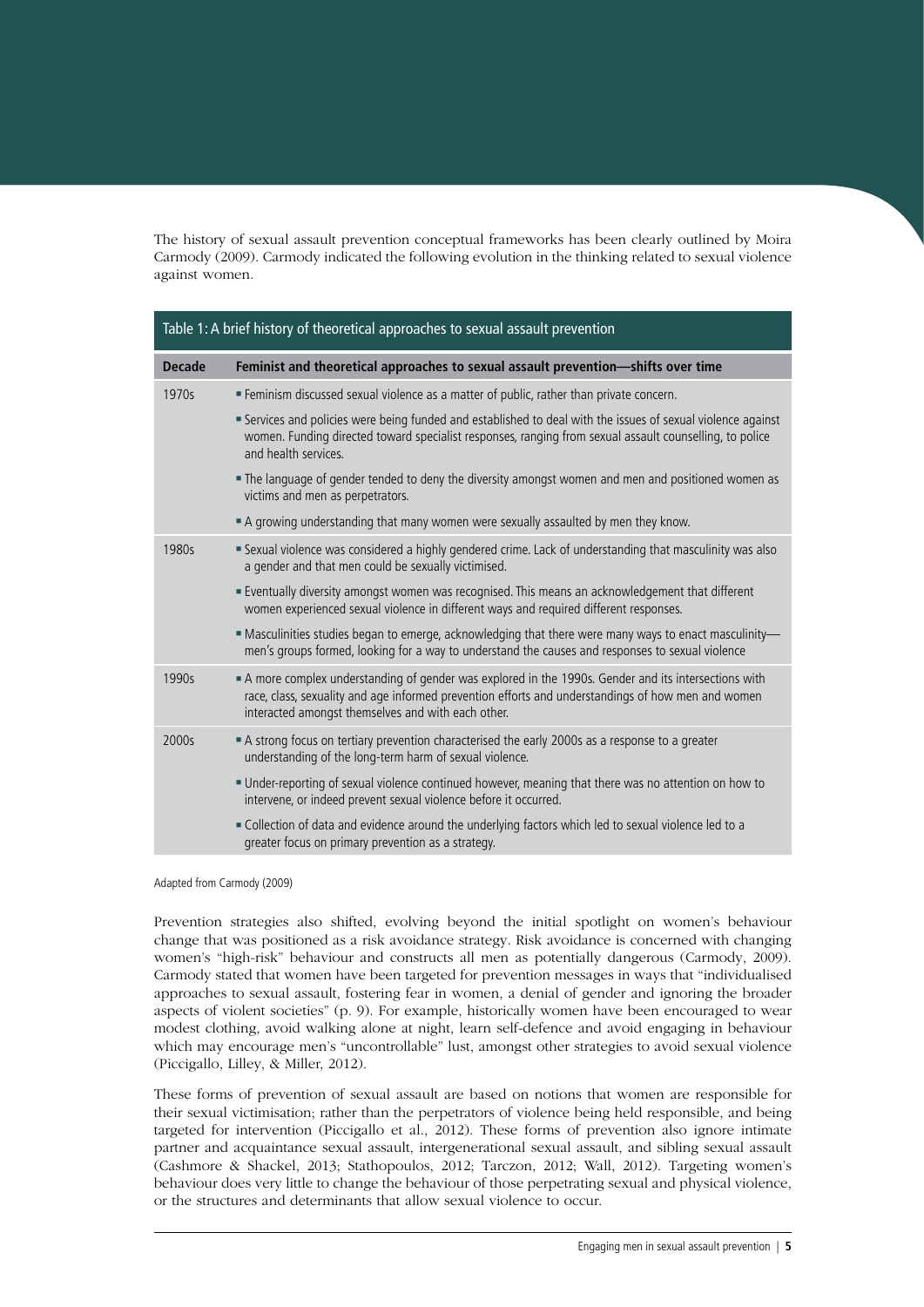<span id="page-5-0"></span>At the same time as the above shifts were occurring, economists, social justice advocates and public health organisations around the world began to consider the social and economic costs of domestic violence and sexual assault. An issue that was once considered a "private" affair came to be seen as a public health concern. Table 2 outlines some of the reports released and the momentum of understanding that began to build around the issue of the harms of interpersonal violence and the importance of preventing harm before it occurred.

The reports in Table 2 demonstrate that sexual assault affects everyone, from individuals to communities, and invariably impacts all of society (Morrison, Quadara, & Boyd, 2007). There are health, economic, and social costs associated with sexual violence. To leave men out of the prevention space is to mobilise only half of the potential available resources in the reduction of sexual violence. Further, as elucidated by Flood (2006), "prevention must address men because largely it is men who perpetrate this violence" (p. 26). It would also not be possible to foster greater gender equity, respectful relationships, and decreased subscription to gender norms and stereotypes without including both men and women in this goal. Engaging men *and* women in prevention efforts is about seeking to restructure the social and cultural norms that are the determinants of sexual assault. For these changes to be realised, men are needed to join women in becoming both the communicators and the recipients of prevention messages and initiatives. A good place to start is asking what role men may play in the prevention of sexual violence against women.

## What is men's role in sexual assault prevention?

If men are to be engaged in the prevention of sexual assault there must be a shared understanding of the fact that men have a positive role to play (Flood, 2006). Efforts to engage men need to motivate and inspire them to feel a sense of empowerment and ownership about their role in sexual assault prevention. The question of how to engage men meaningfully also leads to questions about the importance of men's relationships with each other—how they might best support one another to engage, particularly in the face of stereotypical male gender norms that connect masculinity with violence, female objectification, sexual aggression, and undervaluing of, or hostility to, women (Flood, 2006; Katz, 2006; Kurnen, Wright, & Kaluzny, 2002).

### Masculinities and sexual assault prevention

#### What are masculinities?

The concept of "masculinities" is an important component of sexual assault prevention. Many academics have grappled with issues of men's relationship to violence and coercive sexuality as a demonstration of masculinity (see Cowburn, 2010; Kurnen et al., 2002). The idea that a man has to be dominant, tough, always ready for sex, physically able to play sport, and be competitive are socially based ideals (Connell, 2005; Messner, 2005; Pease, 2009). In any given time and culture, there are unspoken ideas about what it means to be a man that go beyond biology. Kaufman (2012) stated that "we might assume it is biological, we might think it comes from being a man … but in truth, each culture makes it up" (para. 5). Masculinity is the catch-all word that describes these facets.

Edley and Wetherell (1996) pointed out that:

Any adequate theory of men and masculinity has to have the concept of *power* at its centre

- … [and has to] reflect the fact that masculinities are both "structured" in dominance and,
- in turn, help maintain or reproduce that dominance. (pp. 97–98)

However, as Pease (2009) stated, "the centrality of male power within heterosexual relations is not static or unchangeable" (p. 163).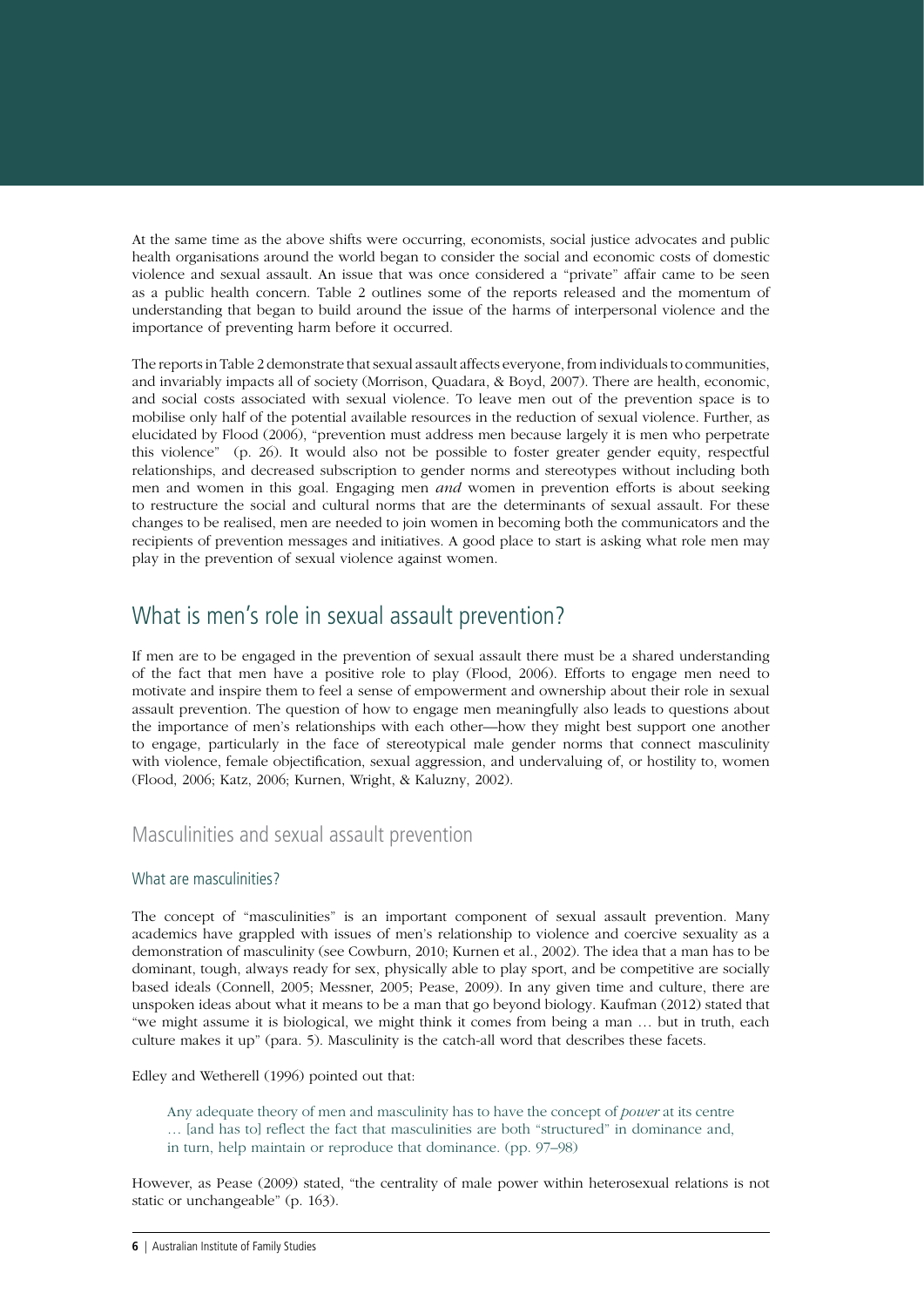| rable 2. The costs and determinants or violence against women |                                                               |                                                                                                                                                                            |                                                                                                                                                                                                                                                                                                                                                                                                                                                                                                                                                                                                                                                                                                                                                                                                                                                                                                                                                                                                                        |
|---------------------------------------------------------------|---------------------------------------------------------------|----------------------------------------------------------------------------------------------------------------------------------------------------------------------------|------------------------------------------------------------------------------------------------------------------------------------------------------------------------------------------------------------------------------------------------------------------------------------------------------------------------------------------------------------------------------------------------------------------------------------------------------------------------------------------------------------------------------------------------------------------------------------------------------------------------------------------------------------------------------------------------------------------------------------------------------------------------------------------------------------------------------------------------------------------------------------------------------------------------------------------------------------------------------------------------------------------------|
| Year                                                          | <b>Organisation</b>                                           | <b>Report</b>                                                                                                                                                              | <b>Findings/recommendations</b>                                                                                                                                                                                                                                                                                                                                                                                                                                                                                                                                                                                                                                                                                                                                                                                                                                                                                                                                                                                        |
| 2002                                                          | World Health<br>Organization<br>(WHO)                         | World Report<br>on Violence and<br>Health                                                                                                                                  | This report named sexual assault alongside other forms of interpersonal<br>violence. The report presented interpersonal violence as a public health<br>issue that requires attention at the individual, relationship, organisational<br>and societal levels with a focus on prevention. The report offered nine<br>recommendations, including the need to enhance the capacity for data<br>collection on violence, to promote primary prevention, to enhance the<br>response to victims of violence, to promote gender and social equality, and<br>to increase collaboration and knowledge transfer on violence prevention<br>(WHO, 2002).                                                                                                                                                                                                                                                                                                                                                                             |
| 2004                                                          | Access<br>Economics                                           | The Cost of<br>Domestic<br>Violence to<br>the Australian<br>Economy: Part 1                                                                                                | Access Economics were commissioned by the Australian Government's<br>Office for the Status of Women to provide a "comprehensive economic<br>estimation of the cost of domestic violence" (Access Economics, 2004, p. vi).<br>The purpose of the report was to raise awareness of the costs of domestic<br>violence. The report estimated the cost of violence for the period 2002-03<br>at \$8.1 billion (Access Economics, 2004, p. vii). The estimated social and<br>economic costs took into account further harm such as drug and alcohol<br>misuse, juvenile crime, and the ongoing costs (such as economic productivity<br>and social participation) to the community when women and children are<br>exposed to domestic violence.                                                                                                                                                                                                                                                                               |
| 2004                                                          | Victorian<br>Health<br>Promotion<br>Foundation<br>(VicHealth) | The health costs<br>of violence:<br>Measuring<br>the burden of<br>disease caused<br>by intimate<br>partner violence                                                        | VicHealth released a report detailing the health costs of intimate partner<br>violence. One of the aims of the report was to raise awareness. The report<br>also named the prevention of intimate partner violence as a goal. Although<br>the reasons for violence are complex, one important underlying factor to<br>consider for prevention efforts is the unequal power distribution between<br>men and women (VicHealth, 2004). The report presented intimate partner<br>violence as requiring equal attention to other public health issues such as<br>"high blood pressure, cholesterol and obesity" (VicHealth, 2004, p. 30).<br>It also prioritised prevention as a key strategy for alleviating the burden<br>(economic and social) for current and future generations.                                                                                                                                                                                                                                       |
| 2007                                                          | VicHealth                                                     | Preventing<br>violence before<br>it occurs: A<br>framework and<br>background<br>paper to quide<br>the primary<br>prevention of<br>violence against<br>women in<br>Victoria | VicHealth built on previous work by WHO and Access Economics in<br>presenting an ecological public health model framework for the primary<br>prevention of violence. The ecological model sets out different environments<br>and levels in which to promote the prevention of violence. It was stated<br>in the report that the message of anti-violence must be consistent for<br>individuals, organisations, and society and this should occur in schools,<br>social clubs, workplaces, sports clubs, the media, and government. The<br>messages of prevention centred on the need for gender equality, the<br>building of non-violent social norms and respectful relationships between<br>men and women (VicHealth, 2007). The framework comes from the above<br>mentioned reports and evidence which indicates that gender inequality,<br>hostile attitudes to women and a subscription to gender norms/stereotypes<br>are underlying determinants in the perpetration of violence against women<br>and children. |
| 2010                                                          | <b>WHO</b>                                                    | Preventing<br>intimate partner<br>and sexual<br>violence against<br>women: Taking<br>action and<br>generating<br>evidence                                                  | WHO called for more evidence to be generated on prevention programs<br>in order that effectiveness may be assessed. This report also clearly<br>outlined steps needed to begin primary prevention work. Namely the<br>report states that legislative change that supports and drives individual<br>and organisational change toward male-female equity is required for the<br>reduction of intimate partner and sexual violence (WHO, 2010).                                                                                                                                                                                                                                                                                                                                                                                                                                                                                                                                                                           |

#### Table 2: The costs and determinants of violence against women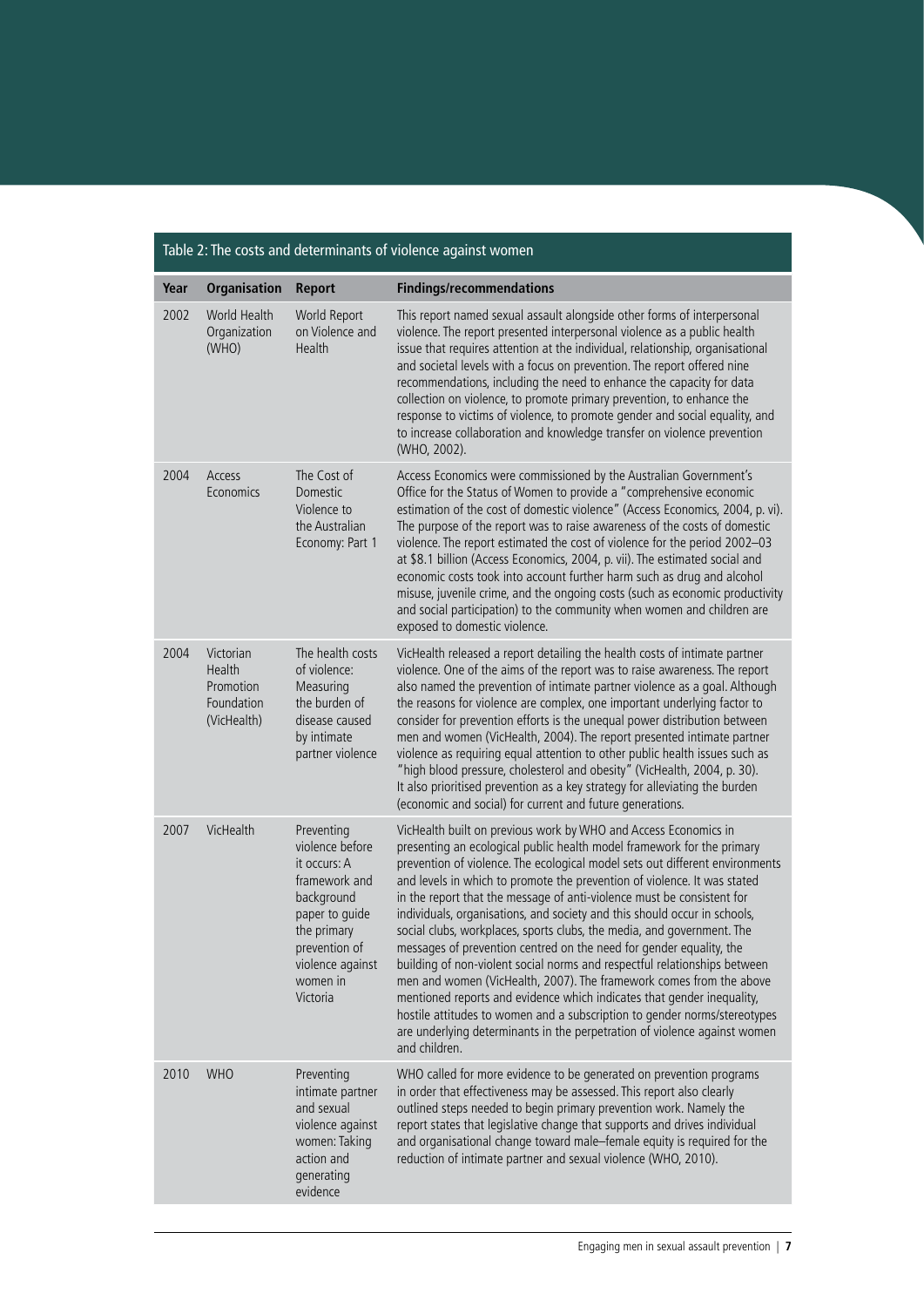Scott Holmes, the Healthy Workplaces Senior Advisor at YMCA, offered his view on the importance of men engaging with the concept of masculinities as a gateway to engaging with prevention:

I think we need to be really clear that masculinity is also a gender. Because I often do feel that we're very clear that femininity is a gender but often in the conversation we hear about men and about men's violence against women it begins to sound as though men are never going to change, that men are actually just a sex and not a gender. That for me is an important one.

#### He went on to say:

I think there's a connection between men's power over women and men's experience of power amongst themselves because of the way that masculinity is set up, reproduced, and practised. That's something that men don't talk about much amongst themselves, that there is a hierarchy of power amongst men. I think those sorts of conversations about the way that masculinity uses power within its own world and then the way that it is used against women is vital.

There exists an idea that men are leaders and that the world is built to advantage men if they adhere closely to these masculine gendered norms. However, it is important to note that men can also be disadvantaged by strong adherence to gender stereotypes—such as the need to always be seen as strong, capable, and emotionally detached (Connell, 2005; Foster, Boyd, & O'Leary, 2012). Having to subscribe to behaviours and attitudes that do not reflect your true beliefs just to be accepted as a "real man" can be challenging. Conversely, if men do feel a strong connection with the dominant masculinities, being told that stereotypical masculine norms are underlying determinants of sexual violence may be quite confronting. Unpacking the concept of masculinities will help to expose the unquestioned privileges as well as the disadvantages faced by men in their every day lives and increase awareness of how masculine gender norms intersect with sexual violence (Connell, 2005; Pease, 2010).

Andrew Day, Director of Social Development for Moreland City Council, spoke to ACSSA about masculinities and the importance of talking about difficult issues such as sexual assault and violence against women:

Men have to get comfortable talking about the uncomfortable truths regarding gender inequity, the prevalence of violence by men towards women and the ways in which some men seek to exert power in explicit and subtle ways. Talking about gender based violence and gender inequity is not actually aimed at removing a male's capacity to express who they are as males; it is about how men express themselves in a respectful way and a way that doesn't detrimentally affect someone else, in particular women. We need to redefine what it means to be male in our society. I think we've got a long way to go and [these] are the sorts of really mature conversations that we've got to have.

How men relate to other men, and how men relate to women plays a big role in the construct of masculinities. Traditional concepts of masculinity and femininity need to be questioned, including how they relate to one another—often oppositionally and hierarchically—and how maintenance of these traditional gender stereotypes is a determinant of sexual assault and violence against women (Council of Australian Governments, 2011).

The following section brings together literature and the views of practitioners in the field on engaging men, both as the targeted audience/participants of the prevention message and as facilitators/ educators.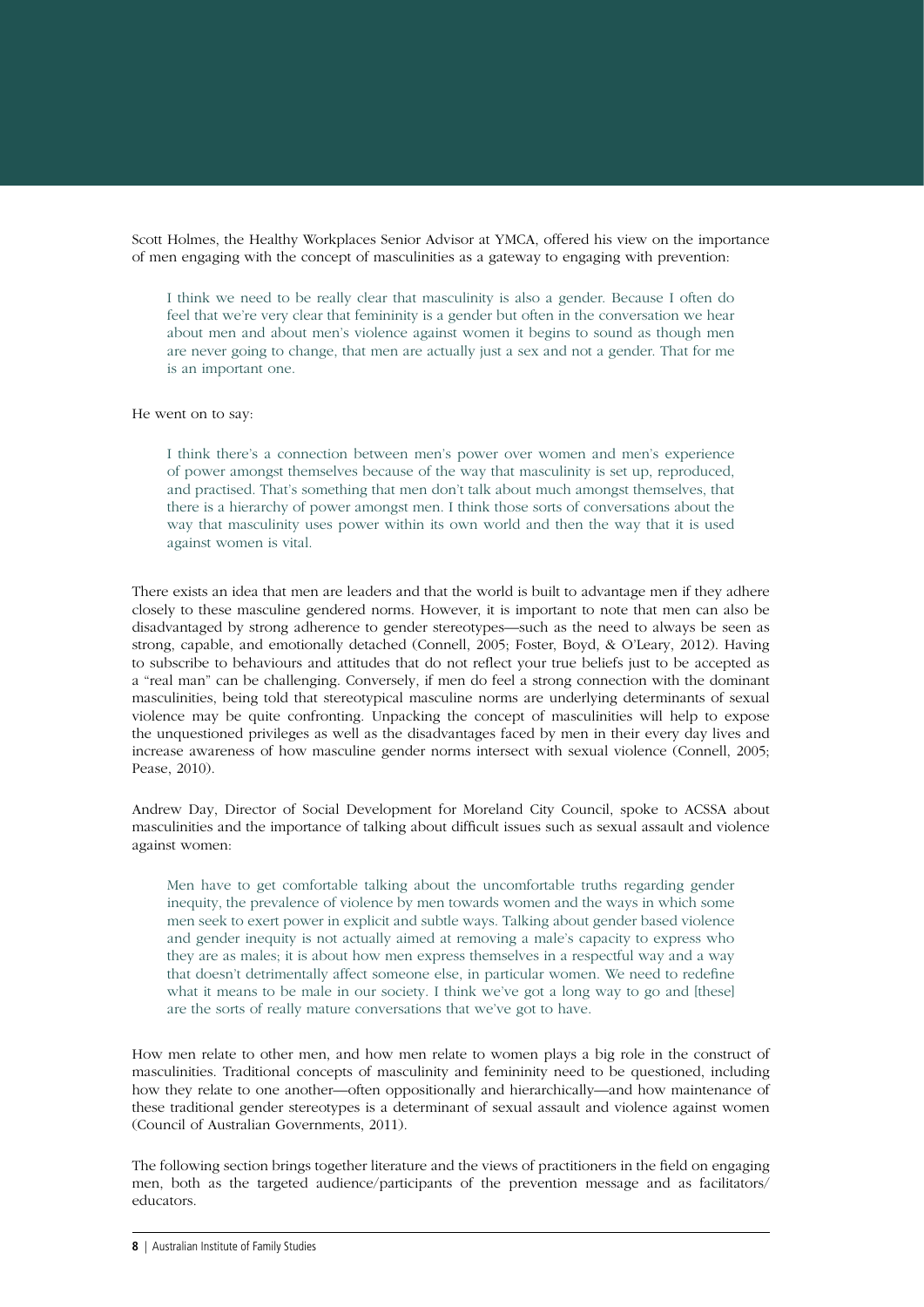## <span id="page-8-0"></span>What is meant by engagement?

This Wrap is concerned with engaging men as both as the primary audience/participants of sexual assault prevention messages and as facilitators/educators of prevention programs. So what does it mean for men to be engaged with sexual assault and violence prevention?

## Men as recipients of prevention messages and participants in prevention

#### programs

Targeting men as the recipients of prevention messages means that the messages are aimed at men and are relevant to their needs. Yet achieving this aim can be quite difficult and requires thoughtful understanding of the intended audience and creating a balance between drawing men into the discussion on prevention while challenging beliefs about gender and equality.

As a starting point, being engaged in prevention can be considered a process, such as the following:

- to listen and take note of victim/survivors stories and statistics about sexual violence;
- to interrogate one's attitude about gender, masculine norms and stereotypes;
- to change behaviour;
- to seek to change other people's attitudes about gender, masculine norms and stereotypes;
- to seek to change other people's behaviour; and
- to commit to reducing sexual assault against women (adapted from Crooks, Goodall, Hughes, Jaffe, & Baker, 2007).

Petra Begnell and Rose Durey from Women's Health Victoria spoke to ACSSA about engaging men in their workplace prevention program and some of the challenges they face in delivering the program:

It's not so much about having messages that don't challenge men. We work within a strong feminist framework and we were quite conscious of that in designing the program that we used in workplaces. But part of it was about bringing men on the journey. So we had to feel confident that men were going to stay the course and sit through something. It had to be appealing to workplaces and allay some of the concerns that HR would have about what we actually did in the workplace. So that was essentially positioning men as positive bystanders, positive and ethical bystanders with a role to play in preventing violence against women.

Women's Health Victoria have created a balance between challenging gender while providing a safe space for men to learn and be empowered. The Preventing Violence Against Women Program, run by the YMCA, engages and empowers men using the bystander approach.

The bystander work is saying [that] an important way to start to challenge all that sexism, is to challenge those small little things that get said around the barbeque or around the water cooler. It's looking at what will up-skill people to feel confident to intervene. It doesn't matter what you say [as a bystander] … it's more [about] saying it at that moment so that other people who are around are hearing it and [the sexism] in that social [situation] is called into question. (Scott Holmes—primary prevention)

For Petra and Rose at Women's Health Victoria, being primary prevention educators in the workplace means they work with men and women. They have a keen awareness of how to engage their audience.

I think we try and engage everyone on an equal basis. Nobody wants to turn up to training just to be told that they're doing the wrong thing, no matter who they are. As a trainer, you want to engage people in a positive way. You want to draw on what they already know and draw that out to kind of use that. I think for real change, both men and women have to be on board and not feel excluded from the space. There's a difference between positive reinforcement and pandering. You can challenge these [gender] norms without being antagonistic and turning people off. (Petra Begnell—primary prevention)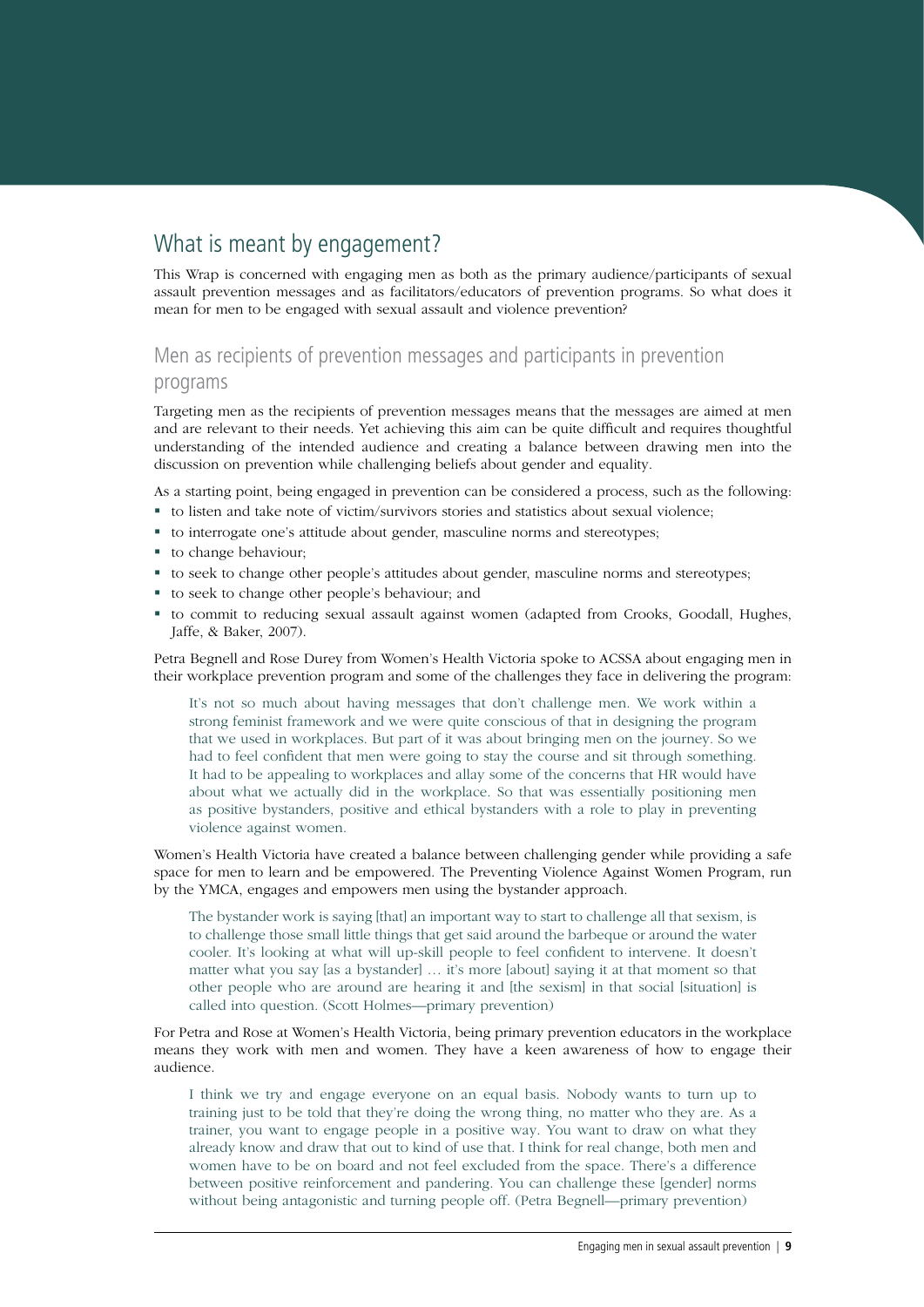According to Crooks et al. (2007), engagement in prevention activities can include "helping men make a profound personal commitment to stopping violence against women" (p. 218). As demonstrated through our consultations, practitioners in the field are mindful of how they approach participants and this approach results in more positive engagement by male (and female) audiences with prevention messages.

Tables 3 to 5 present some current prevention programs that engage men at various sites and at different stages of life—such as new fathers, in the workplace, following their favourite sports team, at university, and in their communities.

| Table 3: Primary prevention-stopping sexual assault before it occurs                                                                    |                                                                                                                                                                                                                                                                                                                                                                                                                                                                                                                                                                                                                                                                                                                                                                       |                                                                                                                                                                                                                                                                                                                                                                                                                                                                                                                                                                              |  |
|-----------------------------------------------------------------------------------------------------------------------------------------|-----------------------------------------------------------------------------------------------------------------------------------------------------------------------------------------------------------------------------------------------------------------------------------------------------------------------------------------------------------------------------------------------------------------------------------------------------------------------------------------------------------------------------------------------------------------------------------------------------------------------------------------------------------------------------------------------------------------------------------------------------------------------|------------------------------------------------------------------------------------------------------------------------------------------------------------------------------------------------------------------------------------------------------------------------------------------------------------------------------------------------------------------------------------------------------------------------------------------------------------------------------------------------------------------------------------------------------------------------------|--|
| Program                                                                                                                                 | <b>Program logic</b>                                                                                                                                                                                                                                                                                                                                                                                                                                                                                                                                                                                                                                                                                                                                                  | Men's engagement                                                                                                                                                                                                                                                                                                                                                                                                                                                                                                                                                             |  |
| <b>Bystander</b><br>approach                                                                                                            | The bystander approach is about empowering individuals<br>to speak out against sexist language, jokes, or comments.<br>The empowerment and confidence comes from knowing<br>that if you speak up you become part of the cultural change<br>needed to reduce sexual violence through the eradication<br>of the determinants of sexual violence (e.g., sexism, hostility<br>to women, violence supportive attitudes). In the VicHealth<br>bystander report, Powell (2012) stated that although a simple<br>joke may not seem harmful, it promotes the idea that being<br>sexist is okay when it is actually an underlying determinant<br>of violence against women. See <www.vichealth.vic.gov.au <br="">bystander&gt; for more information.</www.vichealth.vic.gov.au> | The bystander approach is a fairly new approach in Australia<br>and there are some programs in workplaces that teach men<br>to:<br>· build skills to speak up against sexism and violence<br>supportive attitudes;<br>" acknowledge that they may be challenged if they speak up;<br>and<br>· model positive behaviour to other bystanders.                                                                                                                                                                                                                                  |  |
| <b>Baby Makes 3</b><br>(Whitehorse<br>Community<br><b>Health Service)</b>                                                               | This program seeks to prevent sexual and physical violence<br>before it occurs. The logic is to "increase the capacity of first<br>time parents to build equal and respectful relationships in<br>response to the lifestyle and relationship changes that follow<br>the birth of a child" (Flynn, 2011, p. 1). The program runs for<br>three sessions and gives couples an opportunity to learn to<br>"negotiate their parenting roles" (Flynn, 2011, p. 1).                                                                                                                                                                                                                                                                                                          | This program engages men by acknowledging their<br>involvement in parenting early on in their child's life. It gives<br>men a forum to discuss their expectations of fatherhood and<br>share these with other men. They learn how traditional gender<br>roles may impact on the expectations they have of their<br>partners and of themselves. Impact evaluations done with<br>male participants have been positive.                                                                                                                                                         |  |
| <b>Take a Stand</b><br>against Domestic<br><b>Violence: It's</b><br>Everyone's<br><b>Business</b><br>(Women's Health<br>Victoria [WHV]) | Take a Stand is a workplace training program that seeks to<br>change attitudes and behaviour that support violence and<br>stop violence before it occurs. The three elements of the<br>program are Lead, Train, and Promote. The program promotes<br>the bystander approach that encourages men and women<br>to openly acknowledge a distaste or disapproval of anyone<br>promoting sexist or harassing attitudes or behaviours towards<br>women. WHV provide workers with "the skills and confidence<br>to speak up when they hear or see attitudes or behaviours that<br>support violence against women" (WHV, 2013, para 4).                                                                                                                                       | Men are engaged by empowering them to see themselves as<br>positive contributors in the anti-violence space. Men are given<br>information on why gender equality is an important facet of<br>violence prevention. They are given information on how to<br>verbally take a stand in the face of sexist language and hostile<br>attitudes toward women (bystander approach). The programs<br>also "encourage a safe and respectful workplace culture" and<br>a chance for men to feel empowered to be part of the cultural<br>change toward gender equality (WHV, 2011, p. 42) |  |
| <b>White Ribbon</b>                                                                                                                     | The White Ribbon organisation is piloting an accreditation<br>system for workplaces. This is for workplaces who have<br>leadership, training and policies related to preventing and<br>raising awareness of domestic violence and the impacts in<br>can have on individuals, organisations and communities<br>(White Ribbon, 2013). White Ribbon Day is an Australia wide<br>campaign in which men pledge not to use violence against<br>women.                                                                                                                                                                                                                                                                                                                       | Men are engaged in that they can seek accreditation for<br>their workplace, or may be part of a workplace that seeks<br>accreditation and may participate in training and awareness<br>raising sessions on the negative impacts on violence against<br>women. Men engaged in White Ribbon Day are empowered<br>to become ambassadors for the prevention of violence against<br>women. Male sports stars and celebrities are often prominent<br>in advertising White Ribbon Day.                                                                                              |  |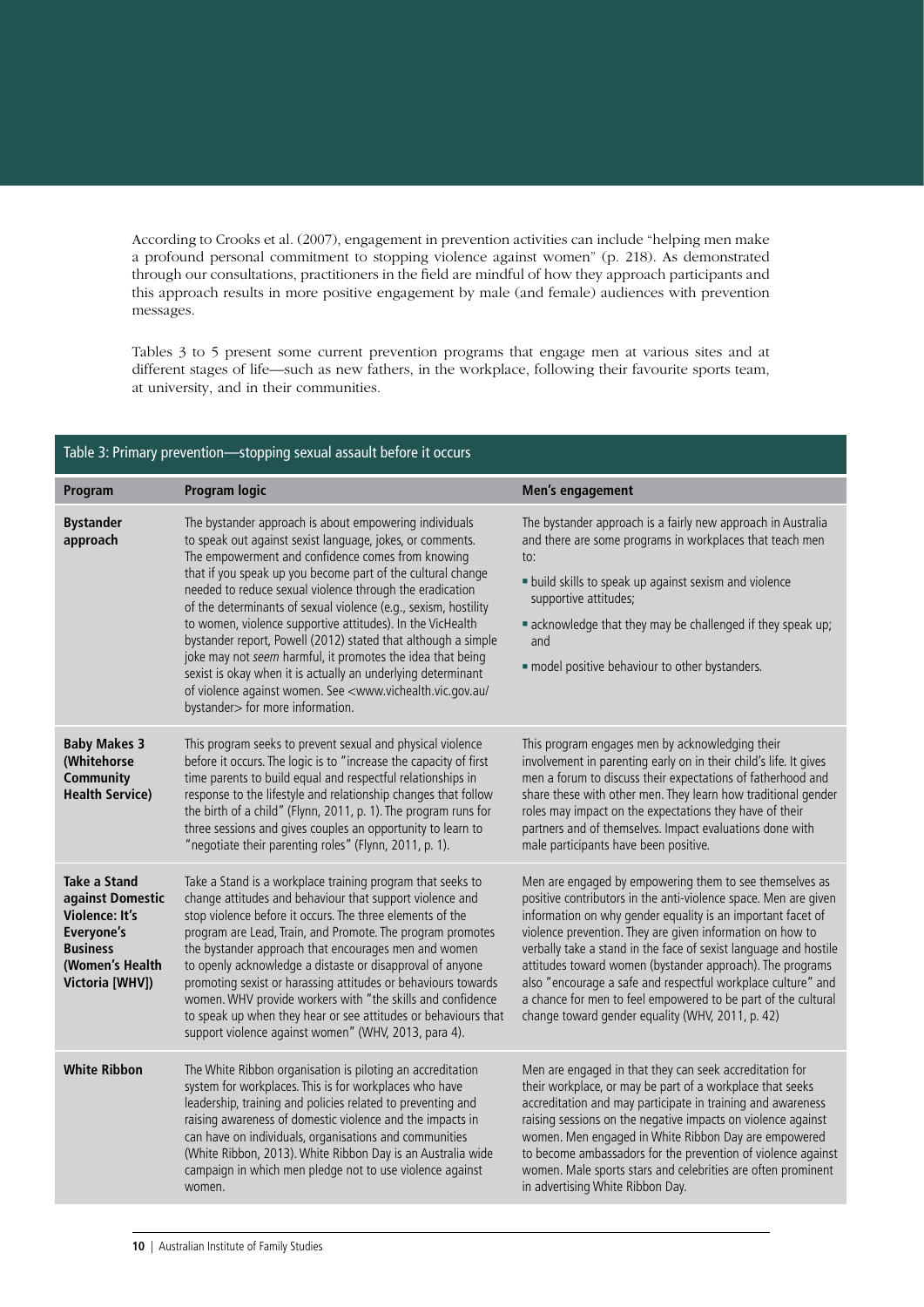## Table 3: Primary prevention—stopping sexual assault before it occurs

| Program                                                                        | <b>Program logic</b>                                                                                                                                                                                                                                                                                                                                                                                                                                                                                                                            | Men's engagement                                                                                                                                                                                                                                                                                                                                                                                                          |
|--------------------------------------------------------------------------------|-------------------------------------------------------------------------------------------------------------------------------------------------------------------------------------------------------------------------------------------------------------------------------------------------------------------------------------------------------------------------------------------------------------------------------------------------------------------------------------------------------------------------------------------------|---------------------------------------------------------------------------------------------------------------------------------------------------------------------------------------------------------------------------------------------------------------------------------------------------------------------------------------------------------------------------------------------------------------------------|
| <b>AFL Respectful</b><br><b>Relationships</b><br>Community<br><b>Education</b> | The AFL website has a page which discusses respectful<br>relationships between men and women. There are facts and<br>statistics regarding women's physical and sexual victimisation<br>in Australia, as well as straightforward advice on what to do if<br>you find yourself in a situation where someone is using sexist<br>language and/or sexually harassing someone. Additionally<br>there is a discussion on men and violence-how some men<br>may equate violence with masculinity and how this may not be<br>as "natural' as some assume. | Men's engagement is multi-faceted here. Firstly AFL players<br>participate in programs about respectful relationships. AFL<br>clubs have a large following and the website, as well as the<br>players' participation, means that male spectators and fans<br>engage with that space. The bystander advice helps men<br>to understand and support other men to speak out against<br>violence against women in a safe way.  |
| <b>Respectful</b><br>Community<br><b>Initiative</b><br>(Monash<br>University)  | "A prevention strategy aimed at preventing sexual and<br>interpersonal violence within the Monash University<br>Community" (Monash University, 2013, para 1). The strategy<br>includes discussion groups, presentations and promotional<br>campaigns toward the "creation of a safe, welcoming and<br>inclusive community" (Monash University, 2013, para 6)                                                                                                                                                                                    | The initiative targets all students, both male and female.<br>The message of a respectful community becomes a whole of<br>community responsibility and is offered in a variety of formats<br>that can reach a wide variety of students. Mathew Kerr, the<br>co-ordinator of the programs, states that "in the most part<br>men are responsive and active participants" (M. Kerr, personal<br>communication, 3 June 2013). |

| Table 4: Secondary prevention—early intervention with at risk groups |                                                                                                                                                                                                                                                                                                                                                                                                                                                                                                                   |                                                                                                                                                                                                                                                                                                                                                                                          |  |
|----------------------------------------------------------------------|-------------------------------------------------------------------------------------------------------------------------------------------------------------------------------------------------------------------------------------------------------------------------------------------------------------------------------------------------------------------------------------------------------------------------------------------------------------------------------------------------------------------|------------------------------------------------------------------------------------------------------------------------------------------------------------------------------------------------------------------------------------------------------------------------------------------------------------------------------------------------------------------------------------------|--|
| Program                                                              | <b>Program logic</b>                                                                                                                                                                                                                                                                                                                                                                                                                                                                                              | Men's engagement                                                                                                                                                                                                                                                                                                                                                                         |  |
| <b>Bystander approach</b>                                            | The bystander approach can also be considered secondary<br>prevention or early intervention. This means that a bystander<br>might intervene if an argument breaks out, if violence seems<br>imminent, or if a woman is being physically challenged or<br>sexually threatened.                                                                                                                                                                                                                                     | Secondary prevention "is aimed at specific individuals<br>or groups who show evidence of becoming perpetrators<br>or victims of sexual violence" (Quadara & Wall, 2012, p.<br>3). Having a program aimed at boys and men that seeks<br>to change attitudes and behaviours which may lead to<br>physical and sexual abuse helps break the cycle of abuse<br>before it becomes entrenched. |  |
| <b>Love Bites</b>                                                    | Love Bites is a respectful relationships education program for<br>14-17 year olds, supported by youth-led community campaigns.<br>The program is delivered in a number of settings and focuses<br>on the prevention of domestic and family violence and sexual<br>assault by supporting young people to develop healthy and<br>respectful relationships. Young people are given the opportunity<br>to deconstruct gender, power and violence with the aim of<br>fostering equitable and respectful relationships. | Young people are often targeted for prevention work as<br>they may be at risk of perpetration or victimisation. Young<br>men are targeted here for education and participation<br>in discussions that relate to violence, such as issues of<br>gender. The programs aims to engage young men by and<br>empowering them, through capacity building, to be active<br>bystanders.           |  |

|  | Table 5: Tertiary prevention—changing attitudes and behaviours so sexual assault and violence do not occur again |  |
|--|------------------------------------------------------------------------------------------------------------------|--|
|  |                                                                                                                  |  |

| Program                                 | <b>Program logic</b>                                                                                                                                                                                                                                                                                                                                                                                                                                                                                                                                                  | Men's engagement                                                                                                                                                                                                                                                                                                                                                                                               |
|-----------------------------------------|-----------------------------------------------------------------------------------------------------------------------------------------------------------------------------------------------------------------------------------------------------------------------------------------------------------------------------------------------------------------------------------------------------------------------------------------------------------------------------------------------------------------------------------------------------------------------|----------------------------------------------------------------------------------------------------------------------------------------------------------------------------------------------------------------------------------------------------------------------------------------------------------------------------------------------------------------------------------------------------------------|
| <b>No To Violence</b><br>(NTV)          | NTV is the Victorian peak body for men's behaviour change<br>programs. Usually men who participate in these programs have<br>already used violent and controlling behaviour towards women.<br>These men "learn new skills, and  practice and integrate<br>these in their lives" (NTV, 2013). The program also supports<br>the partners of men who have been violent. These programs<br>acknowledge that it is not only individual men's responsibility to<br>change, but a whole of society change toward gender equality<br>that will reduce violence against women. | Participants include self-referred men, those referred by<br>others, and court mandated referrals (NTV, 2013). Men<br>and women facilitate this program, but only men are the<br>participants.                                                                                                                                                                                                                 |
| <b>Men's Referral</b><br><b>Service</b> | Men's Referral Service promotes men's behaviour change<br>programs. The website states that "men's behaviour change<br>groups are for men who have been violent and controlling<br>towards a current or previous partner and are now starting to<br>think about change. Participants talk, share information, and<br>challenge and support each other to be better men, partners,<br>and fathers" (Men's Referral Service, 2013, para 1).                                                                                                                             | This website offers information for men who are seeking<br>to connect with a service for their violent and controlling<br>behaviour. They may already have sexually assaulted or<br>abused their partner or someone they know and are<br>looking for help to stop the behaviour. The language and<br>information here are straightforward and help can be<br>accessed through a telephone counselling service. |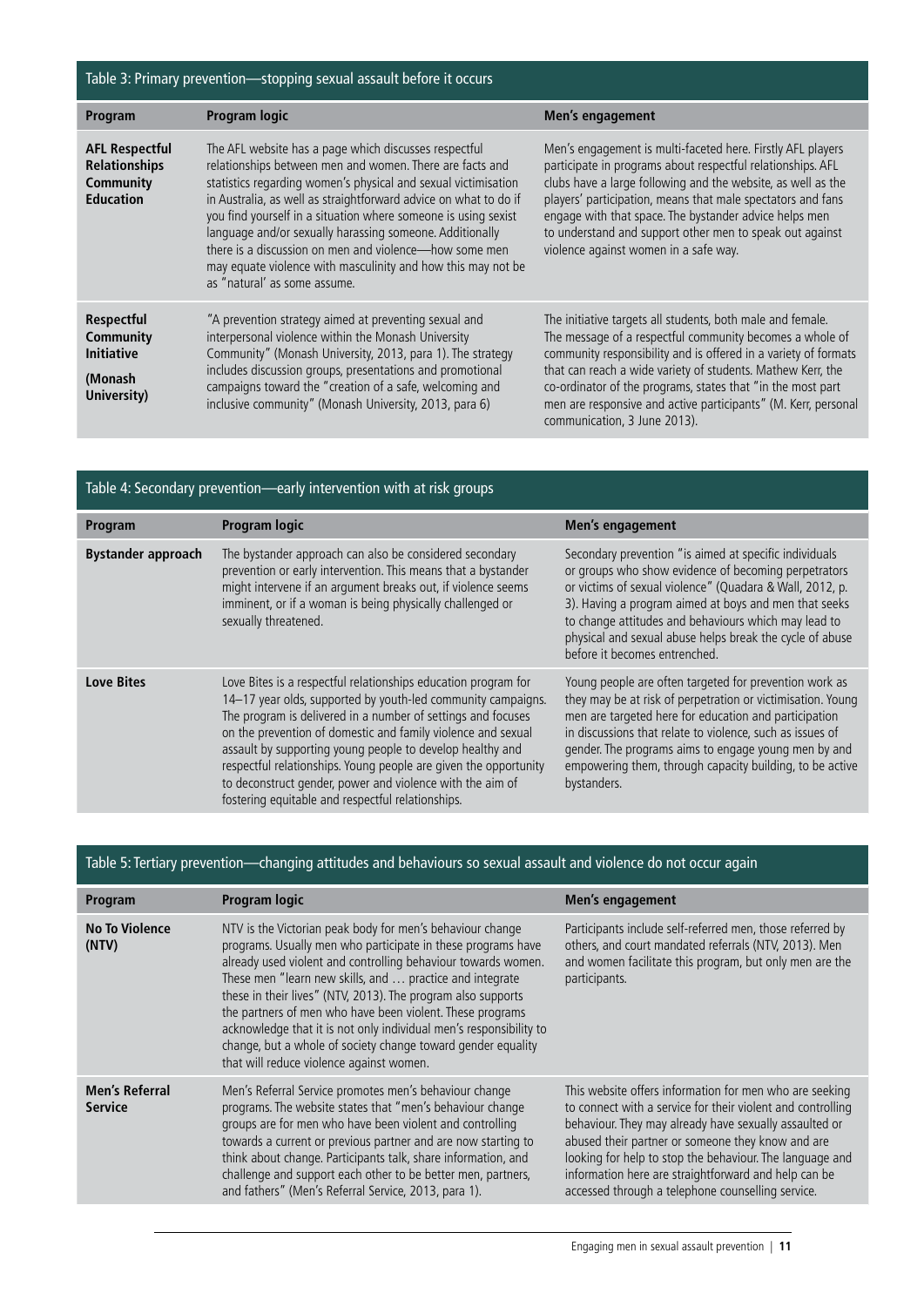Tables 3–5 outlined a number of ways that services and organisations are engaging men in sexual assault prevention efforts. They can be participants in programs that educate men on the importance of respectful relationships. Such education seeks to change attitudes and behaviours—particularly at the tertiary level where violence has already occurred. Organisations such as sporting clubs offer men engagement through websites. Workplaces and schools are also important sites that can introduce men to the concept of the bystander approach to violence prevention, and the power of articulating resistance to sexist and violence supportive comments.

### Men as educators and facilitators of prevention messages and programs

Men can be powerful allies in sexual assault prevention. There are many men working in the field whose agenda is gender equity and respectful relationships. Flood (2003) asserted that it is important for men to see other men speaking out against violence. He stated that although it would be ideal for men to understand the need to prevent sexual and physical violence by hearing about women's collective experiences, many men tend to seek approval from other men. Flood wrote that typically, men organise their relations based on "collective norms" (p. 28); that is, the social processes that a group abides by. Masculinity has a set of collective norms—behaviours and responses that are considered appropriate—however this does not mean they are enacted by every man and may in fact be highly contested. These collective norms are one of the facets of how masculinity is constructed, through, and for, men's relationships with each other.

Empowering and encouraging men to work as facilitators or educators in the prevention of sexual assault is an important avenue to speak directly with men. The men (and women) who work in the field of sexual assault prevention are passionate about being involved in the prevention of sexual violence. Working in prevention as a facilitator or educator can look different depending on whether the work is in primary, secondary or tertiary prevention. It also depends on the organisation. Some primary prevention work can take the form of going out to workplaces and educating organisations and workers about primary prevention. For others it is about adopting a primary prevention framework and creating policies and training workshops for their staff. Sometimes there can be a mix of strategies as is evidenced below.

Andrew Day, of Moreland City Council, provided an example of how one-on-one awareness-raising can encourage others in the workplace to give priority to prevention of violence against women.

Organisationally … we have a White Ribbon action team, which is made up of staff across the council whose objective … is to promote [violence against women] as a serious health and wellbeing issue in our community. I had a colleague email me and say they have real concerns that the focus on preventing violence against women detracts from the focus on the need to deal with violence more generally. This was borne out of his lack of understanding around the issue … he was very open and honest [about that]. I actually made a time to sit down and have a chat to him. It wasn't about proselytising; it wasn't about trying to get him on board. It was more about going and having a chat with him about my perspective on the issue, coming at it from a number of different angles including the health and wellbeing component. Trying to make him understand [the importance] of trying to address gender equity, trying to remove those power imbalances [between men and women]. It was a really productive conversation … [and] he was courageous enough to say what he was feeling about it. (Andrew Day—primary prevention)

For men who work in prevention, there can be the opportunity to reflect on their work in a way that is quite personal, but that also feeds back into the process of educating others. No To Violence use male and female co-facilitators, and have found this to be a powerful tool in modelling gender equity.

For male facilitators, we're all—should be—looking at our own journey of undoing privilege and entitlement as much as we can. I'm not saying all of us are on that journey. Being able to debrief afterwards about reflecting on our own processes and what we've decided to do and not do in relation to our [female] co-facilitator is important for us as men to look at how we may have, subtly, placed the burden of responsibility on her as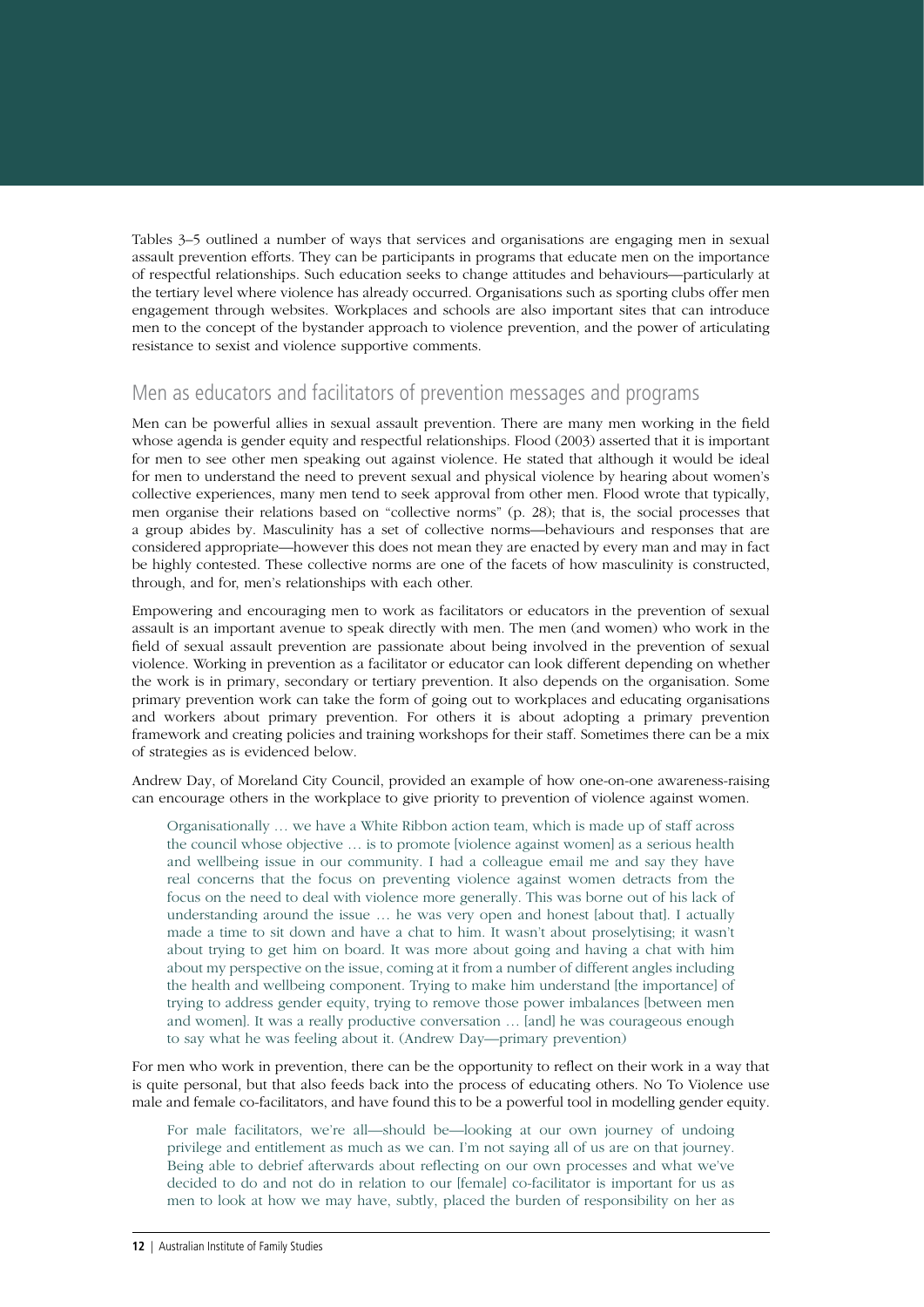<span id="page-12-0"></span>the co-facilitator. So for us, if we don't [reflect on any of] that, then it's not good for us as [male] facilitators too. So there are multiple reasons for [female co-facilitation]. (Rodney Vlais—tertiary prevention)

Knowing what is meant by engagement and *why* it is important to engage men does not always tell us *how* to engage men. Any strategy concerning engagement of a group requires a consideration of what avenues may be best to engage them.

The following section explores the literature on challenges in engaging men in sexual assault prevention programs. Quotes from practitioners are used to expand on the literature with real world examples of the tensions that can surface when trying to engage men in sexual assault prevention.

## Challenges in engaging men

Two key challenges in engaging men in prevention were identified both in the literature and in consultation with prevention facilitators and educators. The first is the use of masculine stereotypes to engage men in sexual assault and violence prevention. The second is the notion of resistance in relation to prevention messages and programs.

## Using masculine stereotypes to engage men in sexual assault and violence

### prevention

When considering how to engage a particular audience it is important to identify language, interests and ideals related to that audience in order to be able to speak directly to them, to capture their attention and interest. Herein lies one of the dilemmas of engaging men in sexual assault and violence prevention. As stated earlier, some of the issues that require interrogation in order to change attitudes and behaviours for the realisation of a more equitable society are masculinities and gender stereotypes. However so many sexual assault and violence prevention campaigns use masculine gender stereotypes to draw in a male audience. An example of this is the use of masculine sports imagery and stars to promote anti-violence, anti-sexual assault messages.

Sports and masculine violence are closely related, as are sports and masculine aggression,<sup>4</sup> and it is these stereotypes that prevention programs seek to interrogate (Flood, 2011; Messner, 2005). However, prevention campaigns/messages using masculine interests and stereotypes such as sport do so because it makes it easier to engage a male audience. It is a difficult and contradictory space.

Male sports stars are hired or volunteer to act as "champions" or spokespeople for violence and sexual assault prevention messages in the media. It is theorised that male sports stars are a credible source of information and knowledge. Prevention messages are more likely to be taken seriously and internalised if they come from such a source—a respected and well-known sports star may have what Crooks et al. (2007) called "cognitive authority" (p. 228). An Australian example is the NSW "Violence Against Women: It's Against All the Rules" campaign which featured sportsmen denouncing violence against women. The campaign evaluation found that 83% of respondents reported remembering the campaign message (Hubert, 2002). This may be in part to the high profile sports stars featured. However, as noted, this strategy is not without its tensions:

You'll get a sporting man or you'll get a celebrity man and somehow they've got more credibility. Maybe they do but the danger, it seems to me, is that that reinforces a narrow range of masculinity again so you're back to square one. Instead of actually challenging the narrowness of masculinity you're reinforcing it in the name of trying to actually get some credibility. I think there is a tension there (Scott Holmes).

Flood described a continuum from "complicity to challenge" in relation to using masculine gender stereotypes in sexual assault and violence prevention campaigns (Flood, 2003). This means that at

<sup>4</sup> For a more in-depth discussion on masculinities and sports, please see: Still a Man's World? Studying Masculinities and Sports *(*Messner, 2005).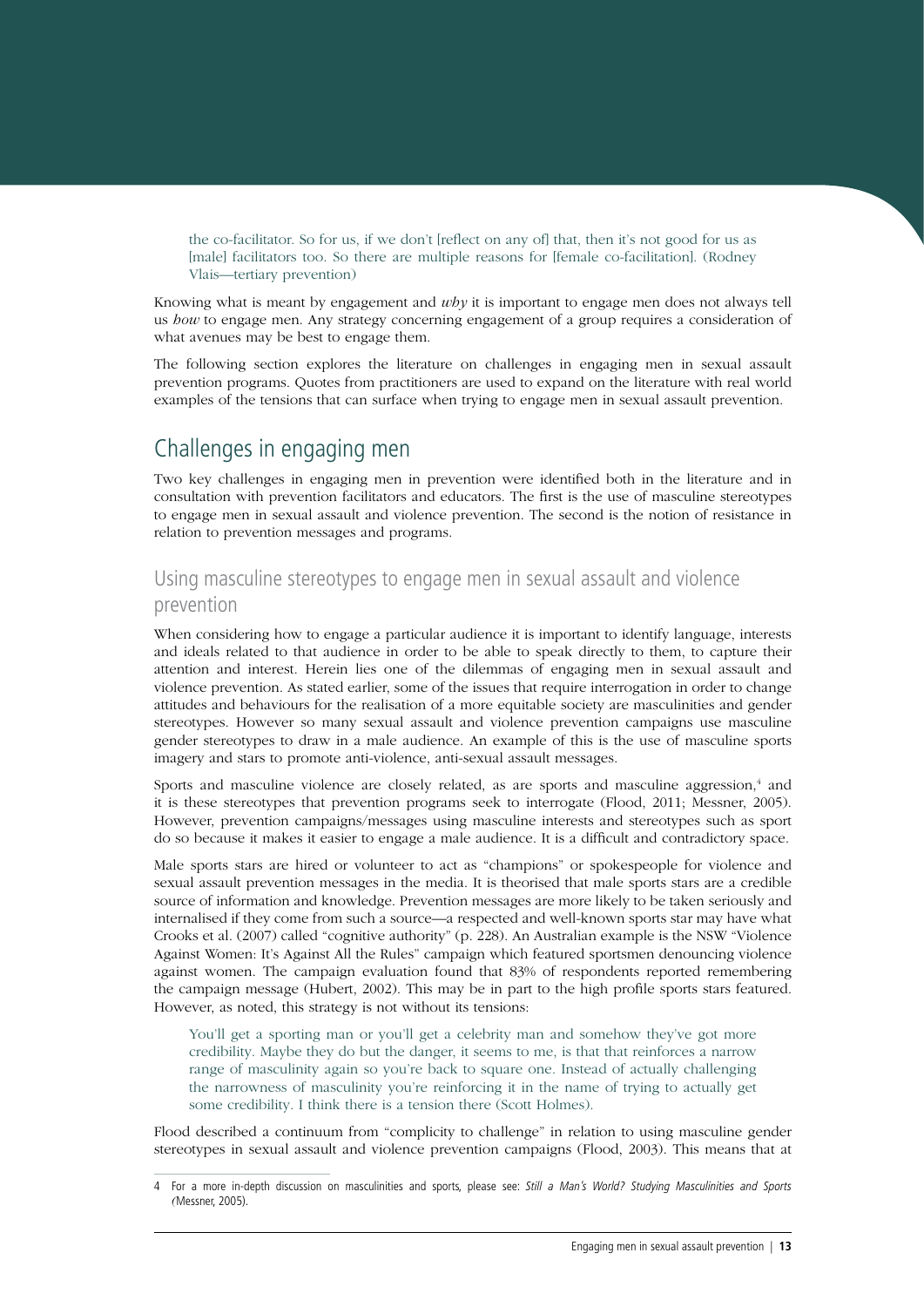one end of the continuum, messages would be complicit with masculine gender norms—they would not challenge stereotypes related to the conflation of violence and masculinity. On the other end of the continuum, messages would challenge masculine norms— unpacking the facets of masculine gender. An example of the tension of using masculine stereotypes in sexual assault prevention is the prevention campaign run by the Californian Coalition Against Sexual Assault. This campaign created much debate in the field of prevention and some of the issues raised in that debate are presented in Box 2.

Crooks et al. (2007) reiterated that prevention campaigns could be about more than just challenging masculinity; they can be about activism and involvement. Encouraging men to take part in activities that promote gender equality can be the catalyst for them to begin the process of changing core beliefs about gender and sexuality. Crooks et al. (2007) lamented that boys and men are often held to an impossible standard of already having to demonstrate a strong pro-feminist point of view prior to participating in activities promoting gender equality. They suggested that boys and men with good intentions should be encouraged to participate in sexual assault prevention activities and learn as they go.

## Box 2: My Strength is Not For Hurting campaign

A prevention campaign by the Californian Coalition Against Sexual Assault used the message "my strength is not for hurting". Prevention messages that seek to redefine masculinity as non-violent create a tension with the cultural understanding of masculinity as violent. As Crooks et al. (2007) noted, "the link between traditional notions of masculinity and violence makes it difficult for many men to be able to actively participate in violence prevention while maintaining their sense of masculine identity" (p. 219). Murphy (2009) stated that the campaign sent "a confusing and contradictory message" (p. 118) regarding men's strength and the connection to violence.

On the other hand Flood (2003) stated that the campaign approach "represents a strategy of both complicity in and challenge to masculinity" (p. 3).

Some sexual assault prevention messages may need to achieve balance between what might be viewed as complicity to gendered norms, in order to draw in their audience. If men are to challenge their core beliefs around gender and sexual entitlement, providing them an entry into this world via their interests and language is vital. Once men are engaged in this space, they have the opportunity to learn more, to be empowered to act as positive bystanders and therefore spread the prevention message to a wider number of their peers.

### Men's resistance to prevention messages

There are many reasons why men may feel resistant to the information being presented to them via campaigns and prevention programs. Practitioners and policy makers can use men's resistance to understand how to better target their audience and create more effective prevention messages and campaigns. The following section explores men's resistance and the possibility that their discomfort to messages may lie in their lack of exposure to the idea that they can be powerful allies in the prevention of sexual assault and violence against women.

An understanding of men's resistance to sexual assault primary prevention messages must be informed by the knowledge that men are not a homogenous group; they don't all feel, act and think the same way. Connell (2005) highlighted that although each society, community and group may have their own version of a hegemonic or celebrated form of masculinity, these are always contested categories. While a man may enjoy a high status in one social field, he may be quite marginalised in another. Therefore, ideas of gender inequality may be challenging for men who hear about a need to help women achieve equality while feeling quite powerless in their own lives.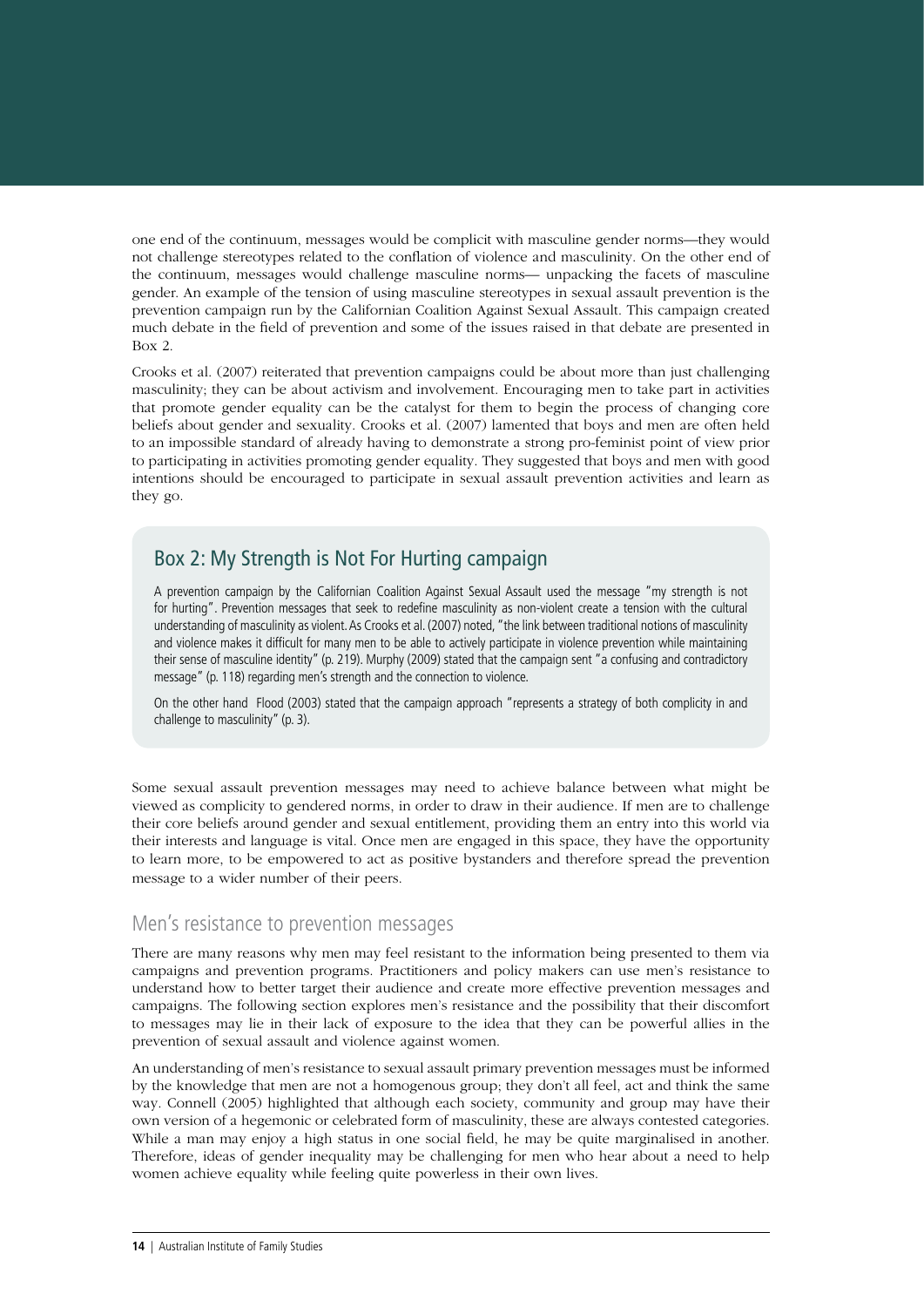Many of the men think that gender equity has been achieved in our society and that in fact it's gone the other way, that women now have more power than men. (Rodney Vlais—tertiary prevention)

There is no one way in which resistance can be conceptualised. While issues of sexuality, ethnicity, religion and class may influence men's receptiveness and resistance, inevitably they also inform primary prevention messages. Not all men are the same so several strategies may be required to appeal to diverse groups of men.

Crooks and colleagues (2007) theorised that there are four major obstacles or points of resistance for men in engaging in anti-violence spaces. These are:

- defensiveness/denial/disbelief;
- helplessness;
- lack of prioritisation; and
- fear of not being welcome (i.e., lacking legitimacy in the prevention space).

The hidden nature of sexual and physical violence against women is a key factor in men's defensiveness about the prevalence of sexual violence.<sup>5</sup> Many men may not be aware of, or have trouble accepting such statistics—this may also lead to a belief that prevalence statistics have been exaggerated (Crooks et al., 2007). A sense of helplessness in the face of such overwhelming statistics is a fairly standard position.

Defensiveness stemmed from "the perception that they had been vilified and were seen as part of the problem, rather than approached as an important part of the solution" (Crooks et al., 2007, p. 219).

When you start to talk about preventing violence against women with men, what you often find is that they're surprised at the prevalence. It immediately plugs into all sorts of personal issues that might be there for them about does this mean they think I'm a perpetrator? Does this mean they think all men are perpetrators? It can very quickly get to a point of shame, shutdown, not engaging. (Scott Holmes—primary prevention)

Historically, sexual assault has been denied, minimised, silenced and kept hidden (Carmody, 2009). The widespread notion that gender equality has already been achieved can create the conditions for some men's "cultural inoculation" against the prevalence of sexual and physical violence against women (Crooks et al., 2007, p. 228). The conditions of some men's lives may also make them resistant to the idea of gender equality more broadly. Petra Begnell and Rose Durey found that some men expressed agitation at feminist ideas.

I can recall being in training sessions where one guy was very agitated and upset about our feminist stance and women and all these dads who don't get custody and that kind of thing. (Petra Begnell & Rose Durey—primary prevention)

Jackson Katz (2006) explored the reasons why men may deny or disbelieve the extent of sexual violence against women in *The Macho Paradox*:

As a man, once you are aware of the degree to which women suffer from gender violence and all forms of sexism, you can't simply go about your business and pretend everything is fine … this is where denial comes in. Denial is a tried and true method of coping with disruptive, traumatic, or discomforting information; much less painful than facing the truth. (p. 33)

Rodney Vlais described how denial of the effect of violence on women by some men may manifest into further abuse.

We're very strong at looking at all types of violence. We often come back to things like emotional abuse two or three times because many of the men don't get it. But sexual violence is probably the hardest. Look at the typical example of "make-up" sex. There's so many situations like that where men won't look for signs regarding consent … and there

<sup>5</sup> For sexual assault prevalence statistics, see Facts & Figures <www.aifs.gov.au/acssa/statistics.htm>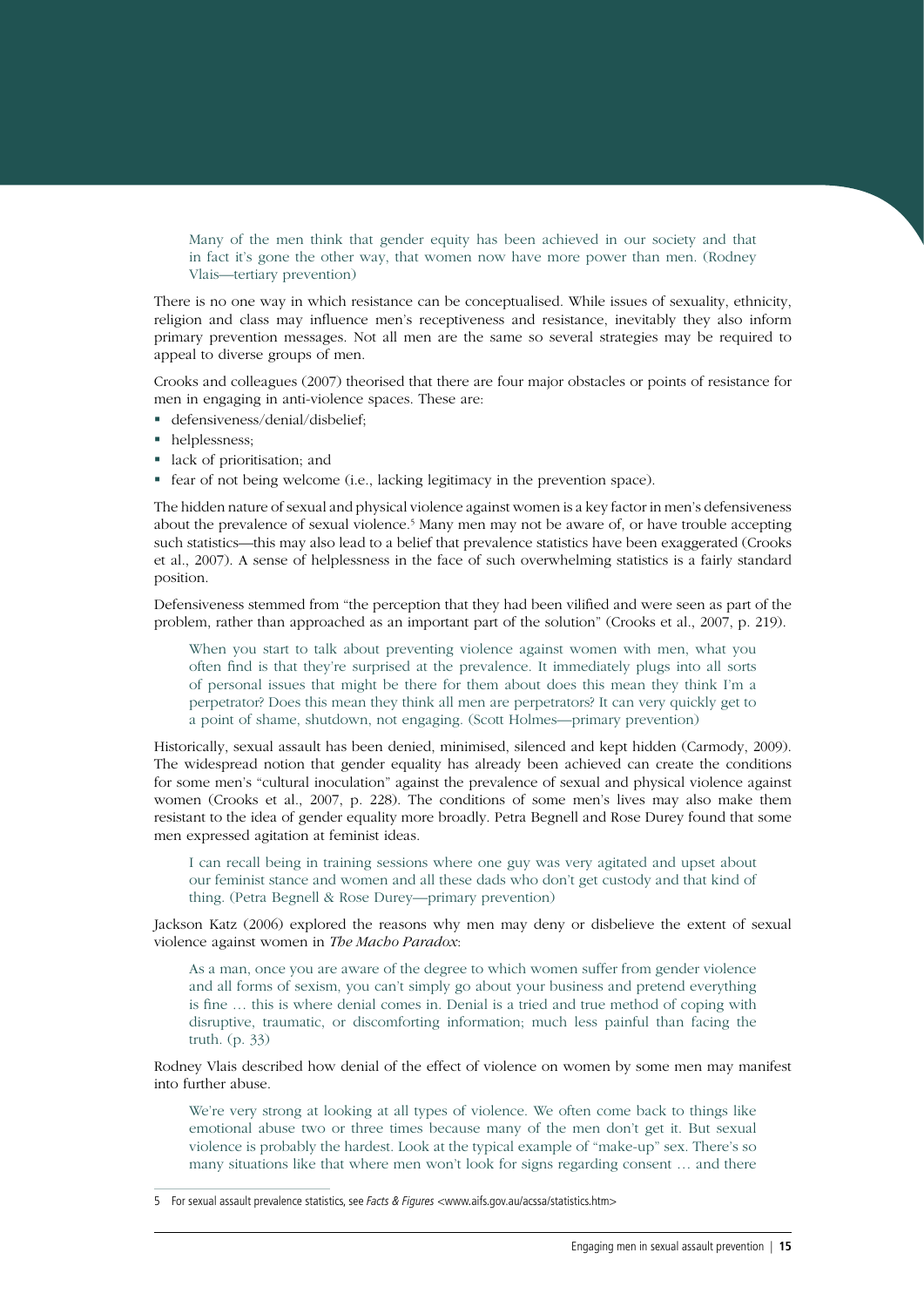<span id="page-15-0"></span>are many times when she (his partner) doesn't feel comfortable enough to say no. Further, men don't think about whether "make-up" sex is ever appropriate after he's recently used violence against her. But it's very, very hard to get a focus on [that]. There certainly are ways and we've got to get better at it. (Rodney Vlais—tertiary prevention)

Conversely, men who become sensitised to issues of sexual violence through personal experience either themselves or someone they know—may feel a sense of helplessness at not being able to "fix it" (Casey & Smith, 2010).

Due to the long history of feminist discourse and activism surrounding issues of women's sexual victimisation, many men may feel they have no place in active forms of prevention. The "Violence Against Women: It's Against the Rules" campaign evaluation found that although there was high recognition of the campaign slogan amongst the target audience of 21–29 year old males, the issue of violence against women is not something men in that age group felt comfortable talking about with their peers, and they would not seek to start such a dialogue (Hubert, 2002).

Men who have been exposed to sexual violence or know someone who has experienced it are more likely to prioritise anti-violence ideals (Casey & Smith, 2010). Men who have had no such exposure may be faced with defensiveness, helplessness, and a fear of not being welcomed in the space. Piccigallo et al. (2012) theorised that this can lead to a lack of prioritisation of activism or participation in the sexual assault and violence against women prevention space.

Petra Begnell and Rose Durey discussed resistance and how they have dealt with it during training sessions.

We've got to be careful about interpreting questions or agitation because I don't always think it is [resistance]. It's just discomfort for people in raising an issue like this.

[When there is resistance, it is] … often through body language, people sitting up the back, folded arms, just not engaging or kind of snickering or telling jokes or whatever. We don't want to derail the training. You don't want to derail it by kind of conversing with one person on one issue, where other people might be engaged and listening to you. (Petra Begnell & Rose Durey—primary prevention)

Resistance due to defensiveness, helplessness, fear of not being welcome in a discussion about sexual assault prevention and lack of prioritisation are important in considering *how* to engage men in sexual assault primary prevention. How resistance is conceptualised and then overcome by people working in the field is valuable practice knowledge that can be used in reconceptualising messages.

Resistance at the tertiary prevention level is qualitatively different to primary prevention as men in behaviour change programs have already used violent and abusive behaviours. However denial is still a relevant category, as Rodney Vlais explained:

There is resistance that comes from the ways in which men will not take responsibility for their behaviour and deny and minimise their behaviour, blame others and have violence supporting narratives that locate responsibility elsewhere.

So there's all of those processes where men will then, through their sense of entitlement, will have entitlement based expectations of their partner or ex-partner. Then when those expectations aren't met, the men will have righteous anger and see themselves as a victim and choose to use violence. So men's resistances and defensiveness come out of that, come out of wanting to hold onto their belief that she's the one who's being unfair. She shouldn't be doing this. "I only pushed her. You know what it's like mate". So a lot of the resistances come out of that. (Rodney Vlais—tertiary prevention)

## Implications for practice—overcoming resistance

Theoretical frameworks for understanding men's engagement are now being informed by practice. More studies are being undertaken to understand men's pathways to prevention (see: Casey & Smith,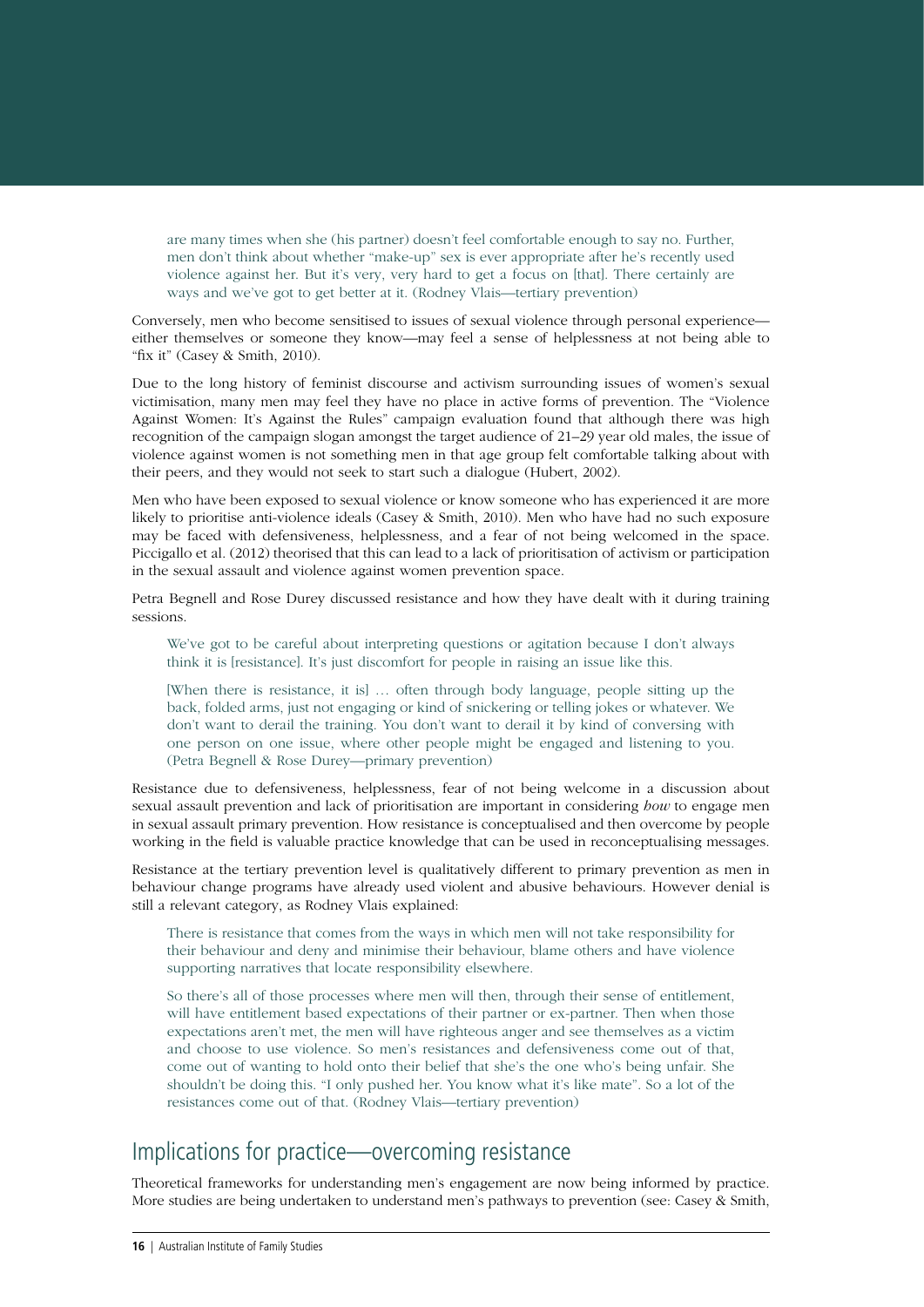2010; Crooks et al., 2007). Casey and Smith (2010) considered men's pathways to being allies in anti-sexual assault activities to be a long road, citing parallels with other social justice ally building activities engaged in by men, such as anti-racism.

Crooks et al. (2007) suggested a cognitive behavioural theoretical framework that includes the setting of goals, developing a variety of ways to "be a man" and acknowledging men's good intentions in becoming involved in anti-sexual assault and anti-violence activities. A major goal for the engagement of men in sexual assault primary prevention is to challenge "maladaptive core beliefs" (Crooks et al., 2007, p. 226). However not being involved in primary prevention is hardly a maladaptive core belief. It is part of a broader culture of disengagement bred by notions such as lack of ownership over the problem, or the problem of sexual assault being seen as a women's issue.

We work with them about how their attitudes and their beliefs and perspectives around entitlement and gender are getting in the way not only of the safety of their partner and children and what they want out of the relationship, but they are getting in the way of the type of man that they want to be. (Rodney Vlais—tertiary prevention)

Providing a message that men are an integral part of the solution is a positive pathway to men's engagement as participants. Prevention programs and campaigns are designed to provide men with the incentive to feel an ownership over gender and relationships and give them a sense they can contribute positively in their own lives and in their communities.

The bystander approach was something that we felt met our needs in terms of having been developed by pro-feminist men, or aspects of it had anyway. We did constantly revisit our principles. We thought carefully about the language we used. We do challenge ideas around masculinity in ways that don't switch men off from the outset. We receive great feedback and they tell us they've never really had a chance to talk about this stuff before. (Petra Begnell & Rose Durey—primary prevention)

For programs aimed at small groups, both at the primary and tertiary levels of prevention, those working in the field stress the importance of men and women acting as co-facilitators as a fundamental imperative for imparting the anti-violence message. The modelling of respectful relationships and equal cooperation between genders is an integral factor in the non-verbal demonstration of gender equality.

Rodney Vlais, Policy and Practice Coordinator at No To Violence, spoke to ACSSA about the importance of working with women:

The female co-facilitator is important because it means that there can be some modelling of male and female co-facilitators working together well. That's just the example of, if the men are challenging her, the fact that the male co-facilitator doesn't just suddenly jump to her rescue.

It's important too, because, while it shouldn't be the responsibility of women all the time to represent women's voices and bring women's views into the room, having a female co-facilitator does contribute towards women's voices being in the room too. There's an example of men seeing a woman relating with power and confidence. If it's an all men's session, then the invitation from the participants for the facilitators to collude with their narrative is going to be greater. (Rodney Vlais—tertiary prevention)

The issue of resistance to prevention messages is difficult to interpret. Facilitators and service providers cannot take for granted that what may look like the rejection of ideas is not just discomfort, or embarrassment, or a lack of understanding and exposure to the issues involved in reducing sexual assault and violence against women. The value in using resistance is incorporating its possible manifestations and building that knowledge into conversations and programs that empower men to engage. This can occur and be effective at a societal, organisational, or personal level, as has been demonstrated through consultation with facilitators and educators.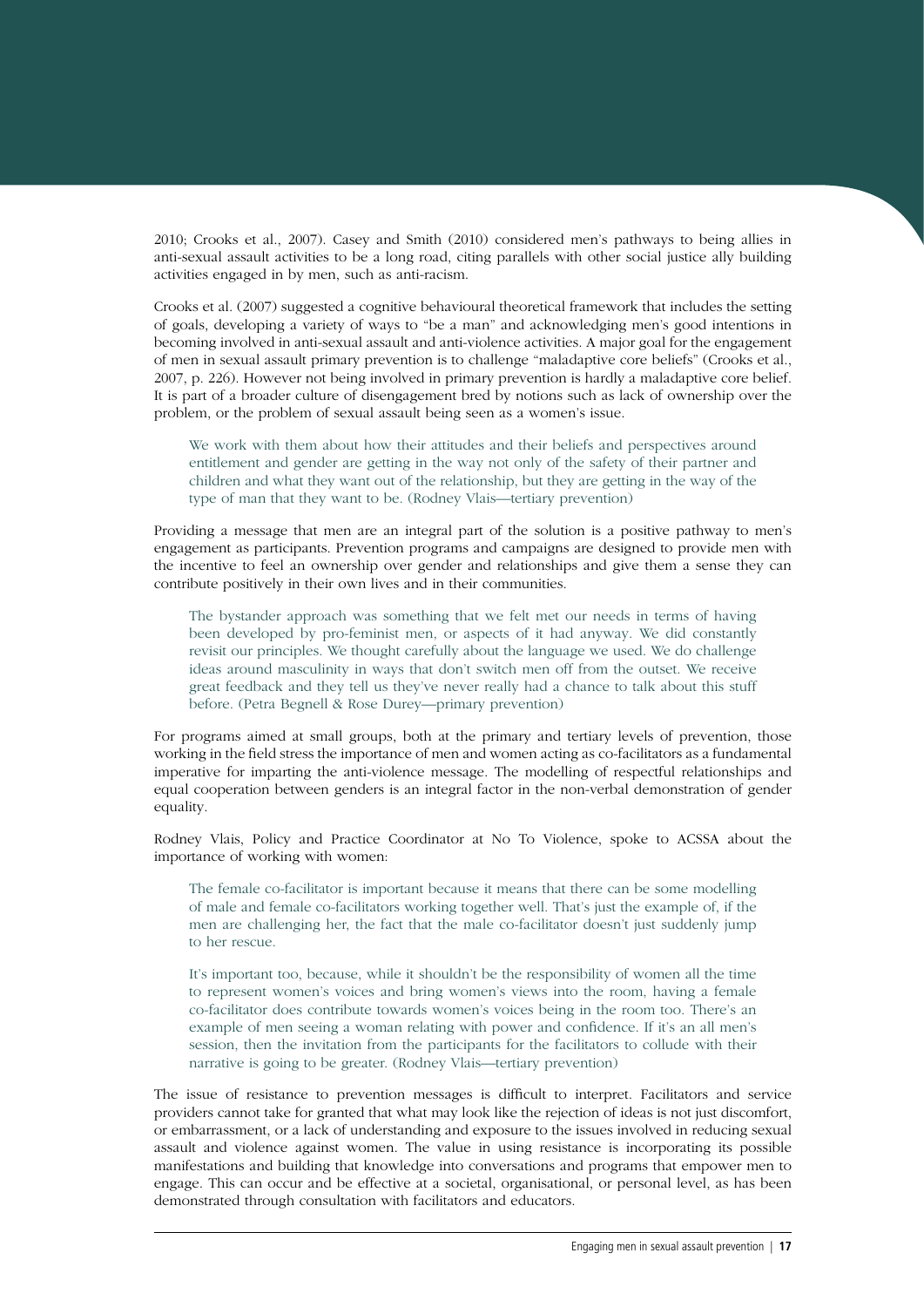## <span id="page-17-0"></span>Conclusion

The next step in sexual assault prevention is to engage men—both as facilitators and as participants. A consideration of how to engage men in prevention efforts must take into account the ways in which some men may resist prevention messages—whether that resistance stems from discomfort, rejection of ideas, or from other sources. There is a tension when masculine gender stereotypes are used as a tool for engaging men in primary prevention while pointing to these same stereotypes as a determinant in the prevention of sexual violence—however, it is better to have men involved in the prevention of sexual violence, as prevention is a cultural change that requires a whole of society approach.

The primary prevention of sexual assault is a vitally important process of change—cultural, organisational and individual. Although our responses to sexual assault (legal and therapeutic) should always be well-funded and readily accessible, prevention activities offer an opportunity for cultural change.

Part of the process of engaging men in primary prevention is an understanding of the discomfort that it may bring to some. Some men's resistance to primary prevention messages and in-depth discussions about gender stereotypes, sexist language, and the connection with sexual violence includes elements of discomfort, disbelief, and perhaps even rejection. Research shows that these responses are normative and the process of changing core beliefs is just that—a process (Crooks et al., 2007).

Crooks et al. (2007) reminded us that there are men who have the best of intentions but may not yet have the language to articulate their commitment to prevention, knowledge of statistics, or still have unquestioned beliefs around gender. In other words, not all men will be "primary prevention ready", yet they may still have a commitment to reducing the incidence of sexual violence in our community. If enough men are welcomed—by the men and women working in prevention—and offered support and education, then the more positive and quickly change will come.

## References

- Access Economics. (2004). *The cost of domestic violence to the Australian economy: Part 1*. Canberra: Office for the Status of Women, Australian Government. Retrieved from<www.fahcsia.gov.au/our-responsibilities/ women/publications-articles/reducing-violence/the-cost-of-domestic-violence-to-the-australian-economy>
- California Coalition Against Sexual Assault. (2005). *My Strength Is Not For Hurting*. Retrieved from <www. mystrength.org/>
- Carmody, M. (2009). *Conceptualising the prevention of sexual assault and the role of education* (ACSSA Issues No. 10). Melbourne: Australian Institute of Family Studies. Retrieved from <www.aifs.gov.au/acssa/pubs/ issue/i10.html>
- Casey, E., & Smith, T. (2010). "How can I not?": Men's pathways to involvement in anti-violence against women work. *Violence Against Women, 16*(8), 953–973.
- Cashmore, J., & Shackel, R. (2013). *The long-term effects of child sexual abuse* (CFCA Paper No. 11). Melbourne: Australian institute of Family Studies. Retrieved from <www.aifs.gov.au/cfca/pubs/papers/a143161/index. html>
- Connell, R. W. (2005). *Masculinities* (2nd ed.). Berkeley, CA: University of California Press.
- Council of Australian Governments. (2011). *National Plan to Reduce Violence Against Women and Their Children, 2010–2012*. Canberra: Department of Families, Housing, Community Services and Indigneous Affairs. Retrieved from <www.fahcsia.gov.au/our-responsibilities/women/programs-services/reducing-violence/thenational-plan-to-reduce-violence-against-women-and-their-children>
- Cowburn, M. (2010). Invisible men: Social reactions to male sexual coercion bringing men and masculinities into community safety and public policy. *Critical Social Policy, 30*(2), 225–244.
- Crooks, C. V., Goodall, G. R., Hughes, R., Jaffe, P. G., & Baker, L. L. (2007). Engaging men and boys in preventing violence against women: Applying a cognitive–behavioural model. *Violence Against Women, 13*(3), 217–239.
- Edley, E., & Wetherell, M. (1996). Masculinity, power and identity. In M. Mac an Ghaill (Ed.), *Understanding masculinities*. Bristol: Open University Press.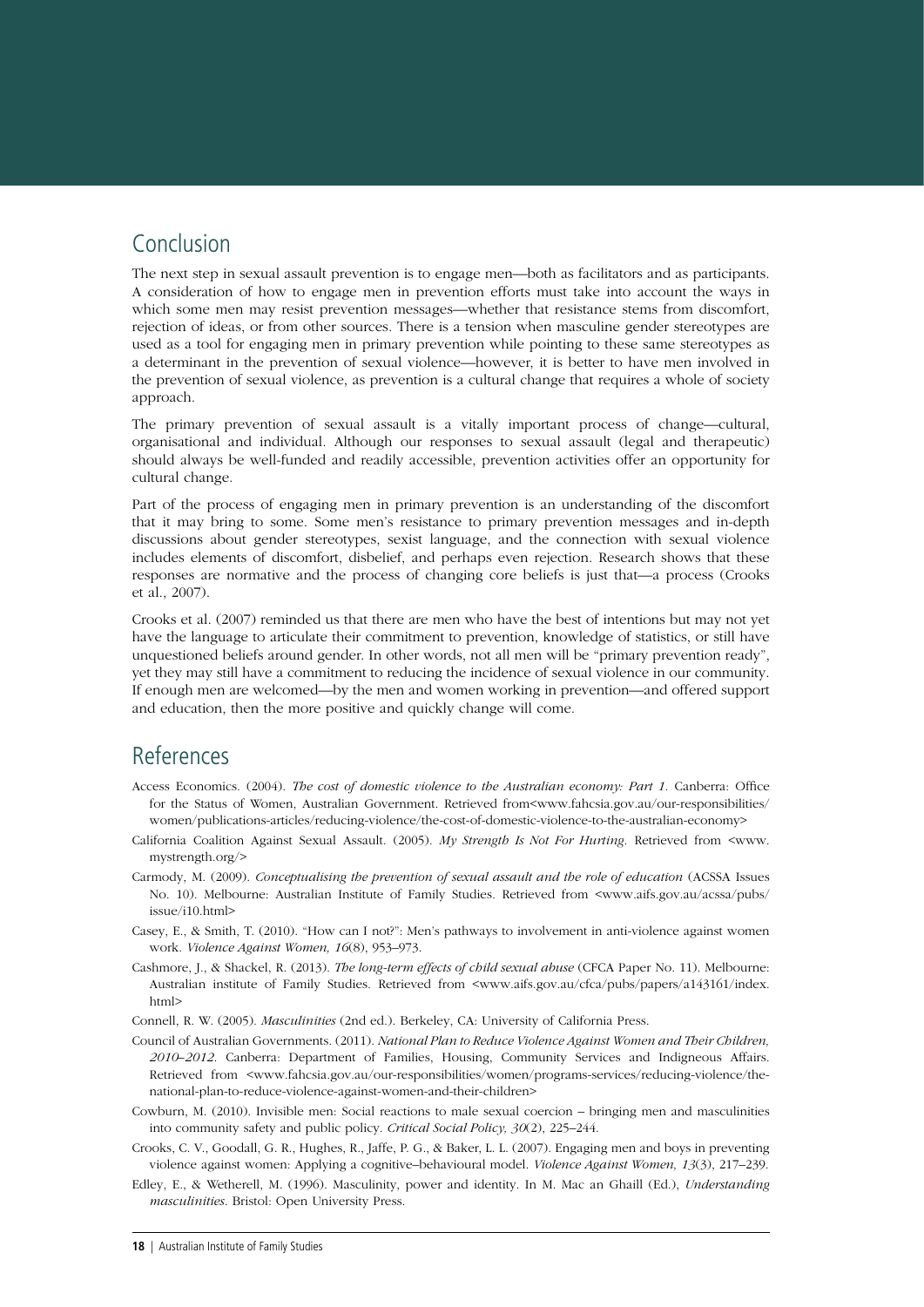- Flood, M. (2003). Engaging Men: Strategies and dilemmas in violence prevention education among men. *Women Against Violence: An Australian Feminist Journal*, *13*, 25–32.
- Flood, M. (2006). Changing Men: Best practice in sexual violence education. *Women Against Violence: An Australian Feminist Journal*, *18*, 26–36.

Flood, M. (2011). Involving men in efforts to end violence against women. *Men and Masculinities, 14*(3), 358–377.

- Flynn, D. (2011). Baby makes 3: Project report. Melbourne: Whitehorse Community Health Service and VicHealth. Retrieved from <www.dvrcv.org.au/wp-content/uploads/DVRCVQuarterlyAutumn2012BabyMakes3.pdf>
- Foster, G., Boyd, C., & O'Leary, P. (2012). *Improving policy and practice responses for men sexually abused in childhood* (ACCSA Wrap No. 12). Melbourne: Australian Institute of Family Studies. Retrieved from <www.aifs. gov.au/acssa/pubs/wrap/wrap12/index.html>.
- Hubert, C. (2002). *Violence against women: It's against all the rules. Evaluation of the NSW Statewide Campaign to Reduce Violence Against Women*. Sydney, NSW: Violence Against Women Specialist Unit, NSW Attorney General's Department. Retrieved from <www.endvawnow.org/uploads/browser/files/Against all the rules\_ Australia.pdf>.
- Katz, J. (2006). *The macho paradox: Why some men hurt women and how all men can help*. Illinois: Sourcebooks, Inc.
- Kaufman, M. (2012). *The astoundingly simple truth about masculinity and goodness*. Retrieved from <www. michaelkaufman.com/2012/the-astoundingly-simple-truth-about-masculinity-and-goodness/>
- Kurnen, S. K., Wright, C., & Kaluzny, G. (2002). If "boys will be boys," then girls will be victims: A meta-analytic review of the research that relates masculine ideology to sexual aggression. *Sex Roles, 46*(11/12), 359–375.
- Men's Referral Service. (2013). About men's behaviour change programs. Retrieved from <mrs.org.au/informationfor-women/what-men-can-do/>
- Messner, M. A. (2005). Still a man's world? Studying masculinities and sports. In M. S. Kimmel, J. Hearn & R. W. Connell (Eds), *Handbood of studies on men & masculinities* (pp. 313–325). California: Sage Publications.
- Monash University. (2013). *Respectful Community Initiative*. Retrieved from <www.adm.monash.edu.au/ safercommunity/respectful-communities.html>
- Morrison, Z., Quadara, A., & Boyd, C. (2007). *"Ripple effects" of sexual assault* (ACSSA Issues No. 7). Melbourne: Australian Institute of Family Studies.
- Murphy, M. J. (2009). Can "men" stop rape? Visualizing gender in the "My Strength is Not for Hurting" rape prevention campaign. *Men and Masculinities, 12*(1), 113-130.
- NAPCAN. (2013). *Love Bites*. Retrieved from <www.napcan.org.au/love-bites>
- No To Violence: Male Family Violence Prevention Association. (2013). *Our principles.* Retrieved from <ntv.org. au/who-we-are/our-principles/>
- Pease, B. (2009). Challenges and directions for profeminist practice with men. In J. Allan, L. Briskman & B. Pease (Eds), *Critical social work* (pp. 160–174). Crows Nest: Allen & Unwin.
- Pease, B. (2010). *Undoing privilege: Unearned advantage in a divided world*. London: Zed Books.
- Piccigallo, J. R., Lilley, T. G., & Miller, S. L. (2012). "It's cool to care about sexual violence": Men's experiences with sexual assault prevention. *Men and Masculinities, 15*(5), 507–525.
- Powell, A. (2012). More than ready: Bystander action to prevent violence against women in the Victorian community (Research report). Melbourne: VicHealth. Retrieved from <www.vichealth.vic.gov.au/bystander>
- Quadara, A., & Wall, L. (2012). *What is effective primary prevention in sexual assault: Translating the evidence for action* (ACSSA Wrap No. 11). Melbourne: Australian Institute of Family Studies.
- Stathopoulos, M. (2012). *Sibling sexual abuse* (ACSSA Research Summary No. 3). Melbourne: Australian Insitute of Family Studies. Retrieved from <www.aifs.gov.au/acssa/pubs/researchsummary/ressum3/index.html>
- Tarczon, C. (2012). *Mothers with a history of childhood sexual abuse: Key issues for child protection practice and*  policy (ACSSA Research Summary No. 2). Retrieved from <www.aifs.gov.au/acssa/pubs/researchsummary/ ressum2/index.html>
- VicHealth. (2004). *The health costs of violence: Measuring the burden of disease caused by intimate partner violence, a summary of findings*. Victoria: VicHealth.
- VicHealth. (2007). *Preventing violence before it occurs: A framework and background paper to guide the primary prevention of violence against women in Victoria*. Victoria: VicHealth.
- VicHealth. (2009). National Survey on Community Attitudes to Violence Against Women Fact Sheet. Victoria: Victorian Health Promotion. Retrieved from <www.vichealth.vic.gov.au/Publications/Freedom-from-violence/ National-Community-Attitudes-towards-Violence-Against-Women-Survey-2009.aspx>